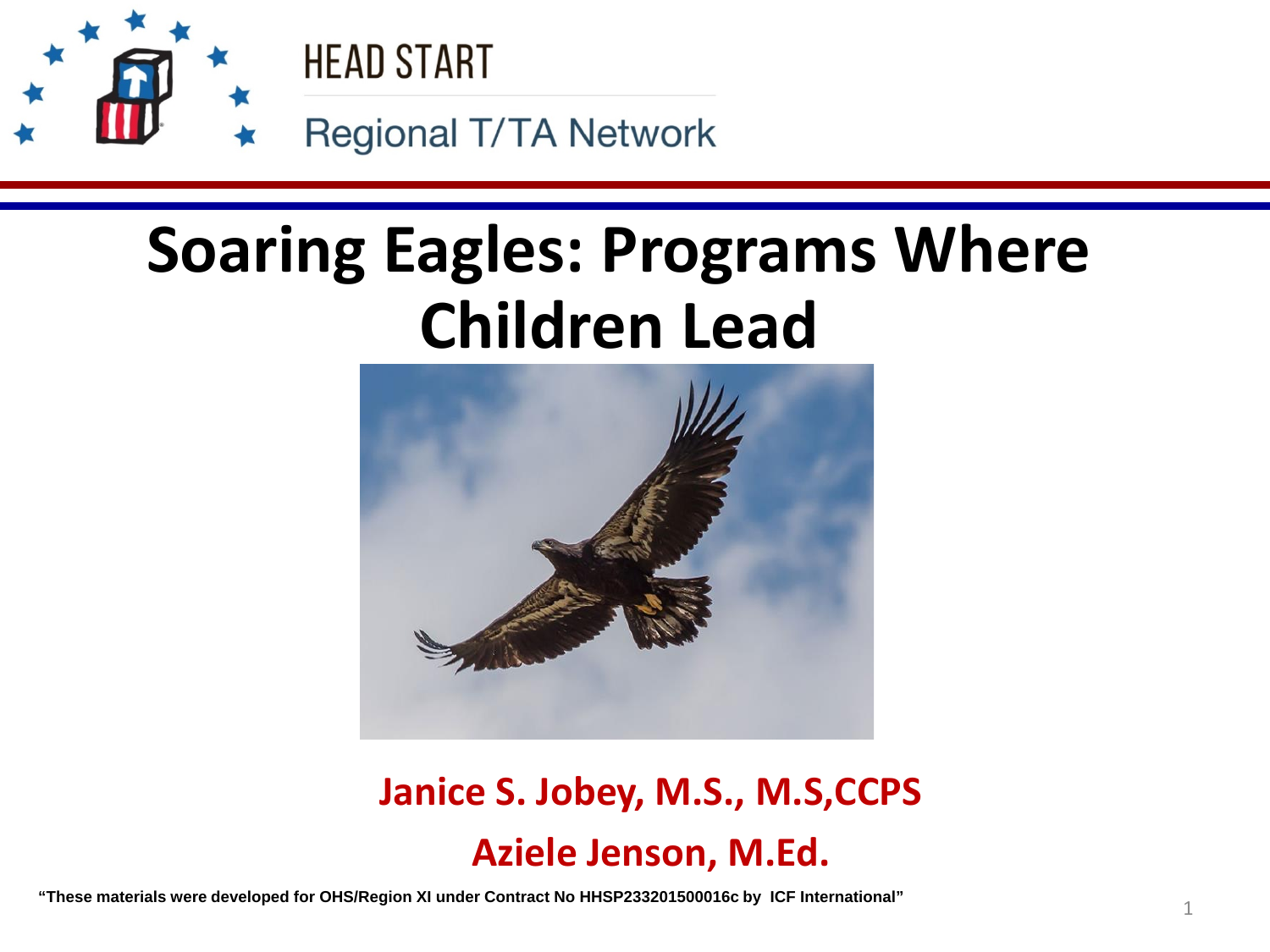





- **Rethink the way programs plan, use curriculum, use the classroom environment to stimulate children's curiosity, and honor children's innate motivation and excitement for learning.**
- **and learning styles as important considerations for**  • **Recognize temperament, self-regulation, interests, approaches to learning in the HSELOF, NAEYC DAP, and HS performance standards.**
- **Identify ways to support teachers through innovative, intentional, and integrated planning while improving CLASS scores.**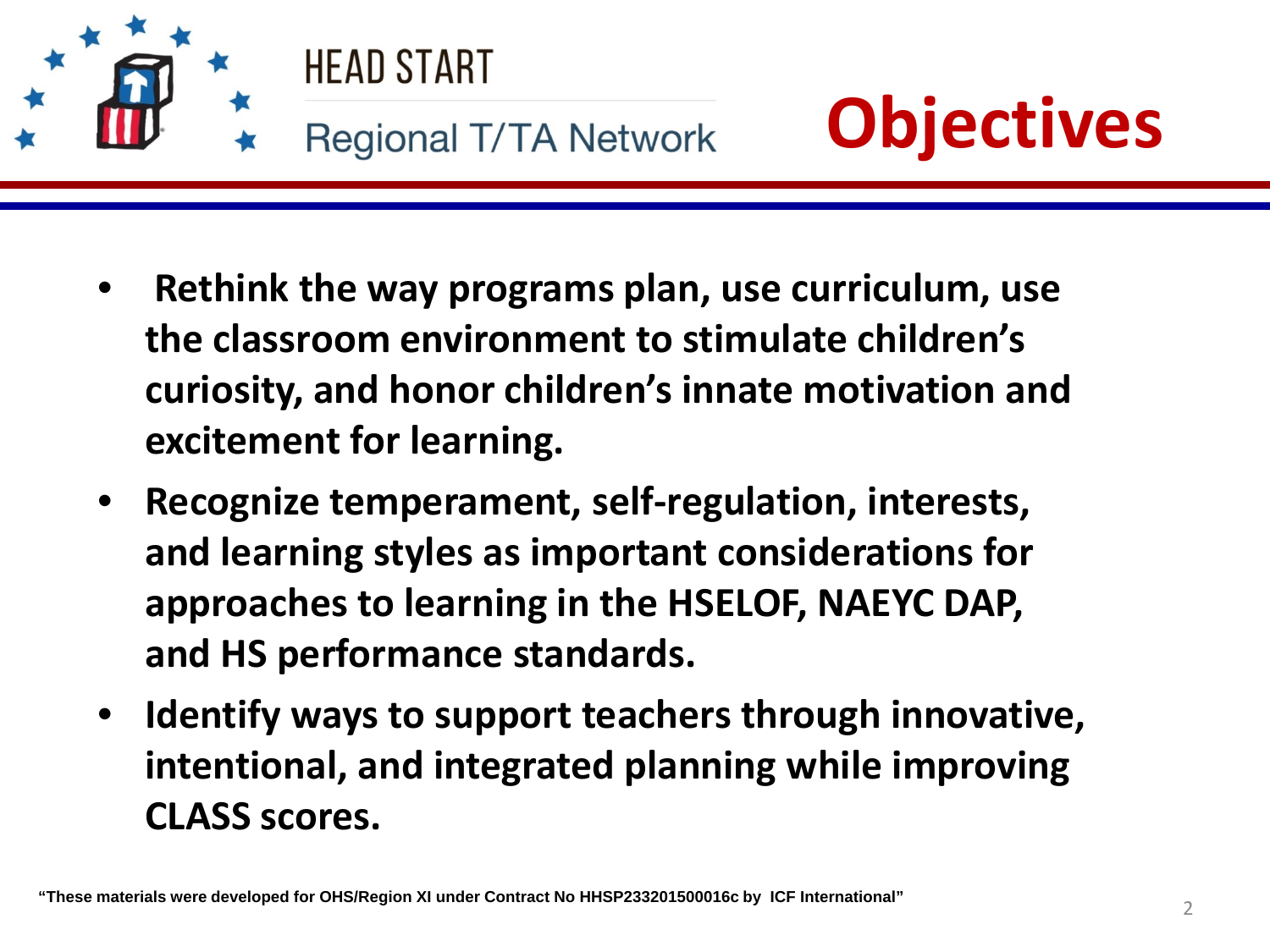

• **What concerns/obstacles/ challenges do you face in lesson planning?**

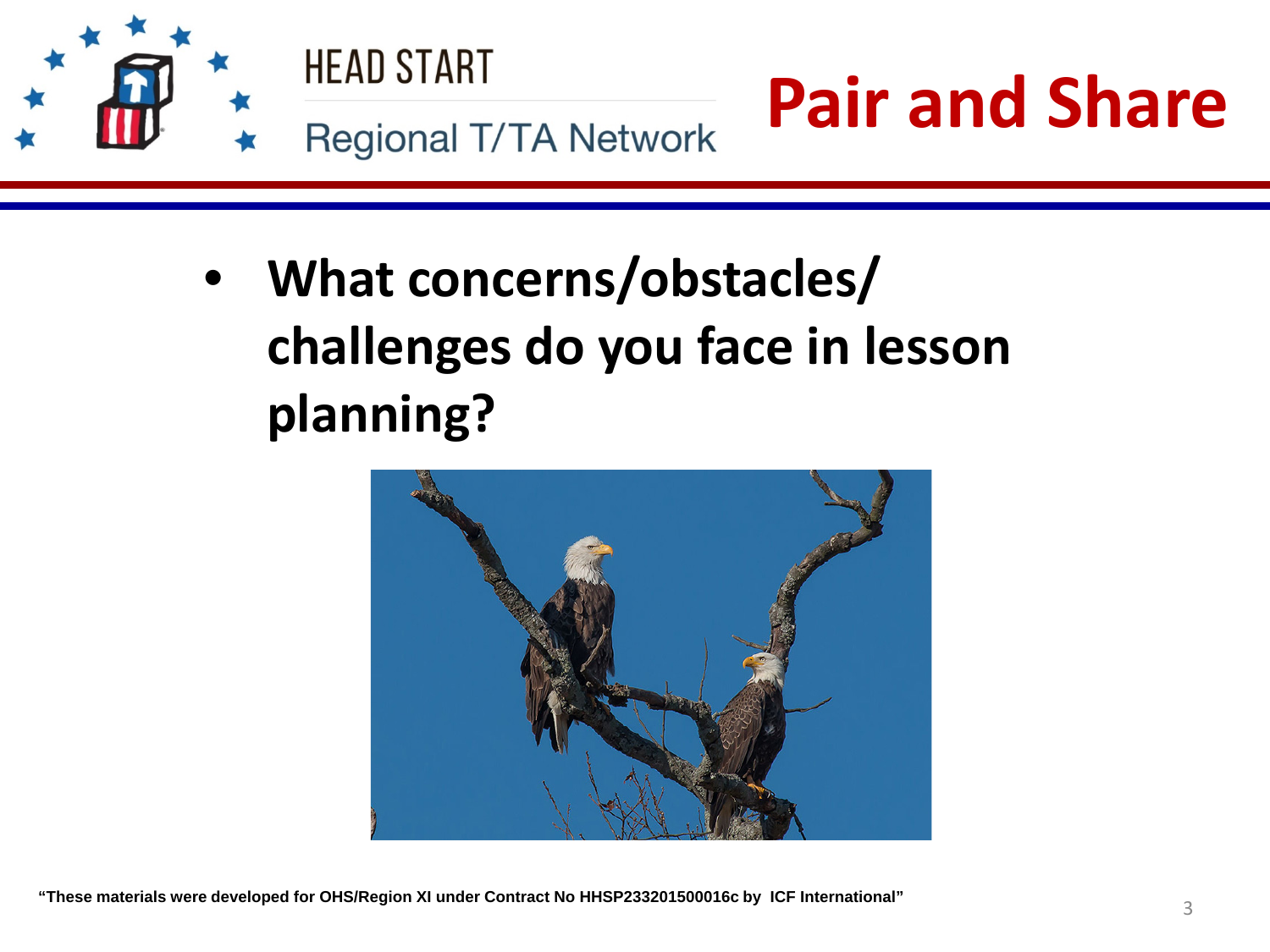

## **HEAD START**

### Regional T/TA Network

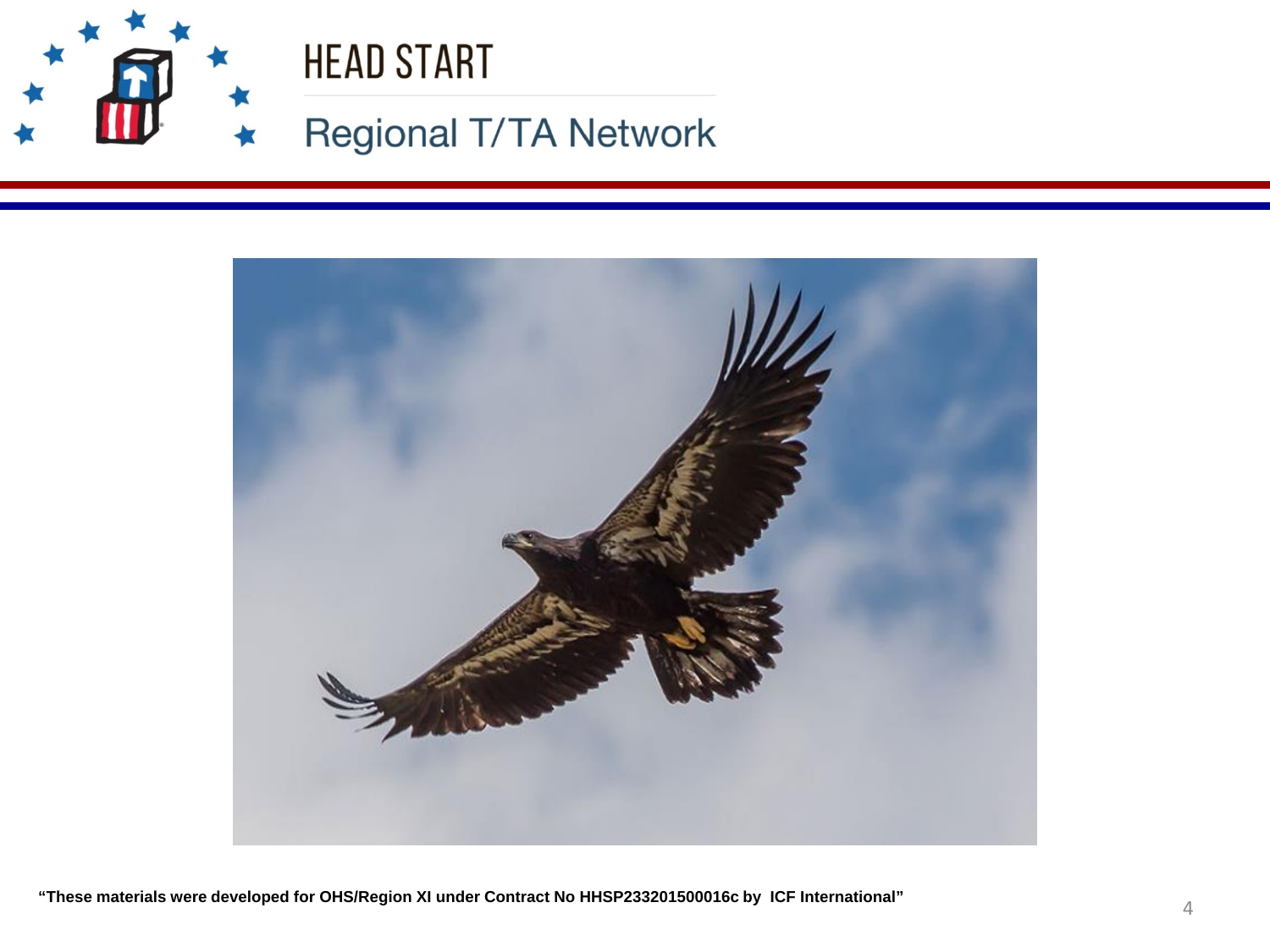

### **Regional T/TA Network**

# **HS performance Standards**

- **(c) Child development and education approach for preschoolers.**
- **(1) Grantee and delegate agencies, in collaboration with the parents, must implement a curriculum (see 45 CFR 1304.3(a)(5)) that:**
- • **(i) Supports each child's individual pattern of development and learning;**
- **(ii) Provides for the development of cognitive skills by encouraging each child to organize his or her experiences, to understand concepts, and to develop age appropriate literacy, numeracy, reasoning, problem solving and decision-making skills which form a foundation for school readiness and later school success;**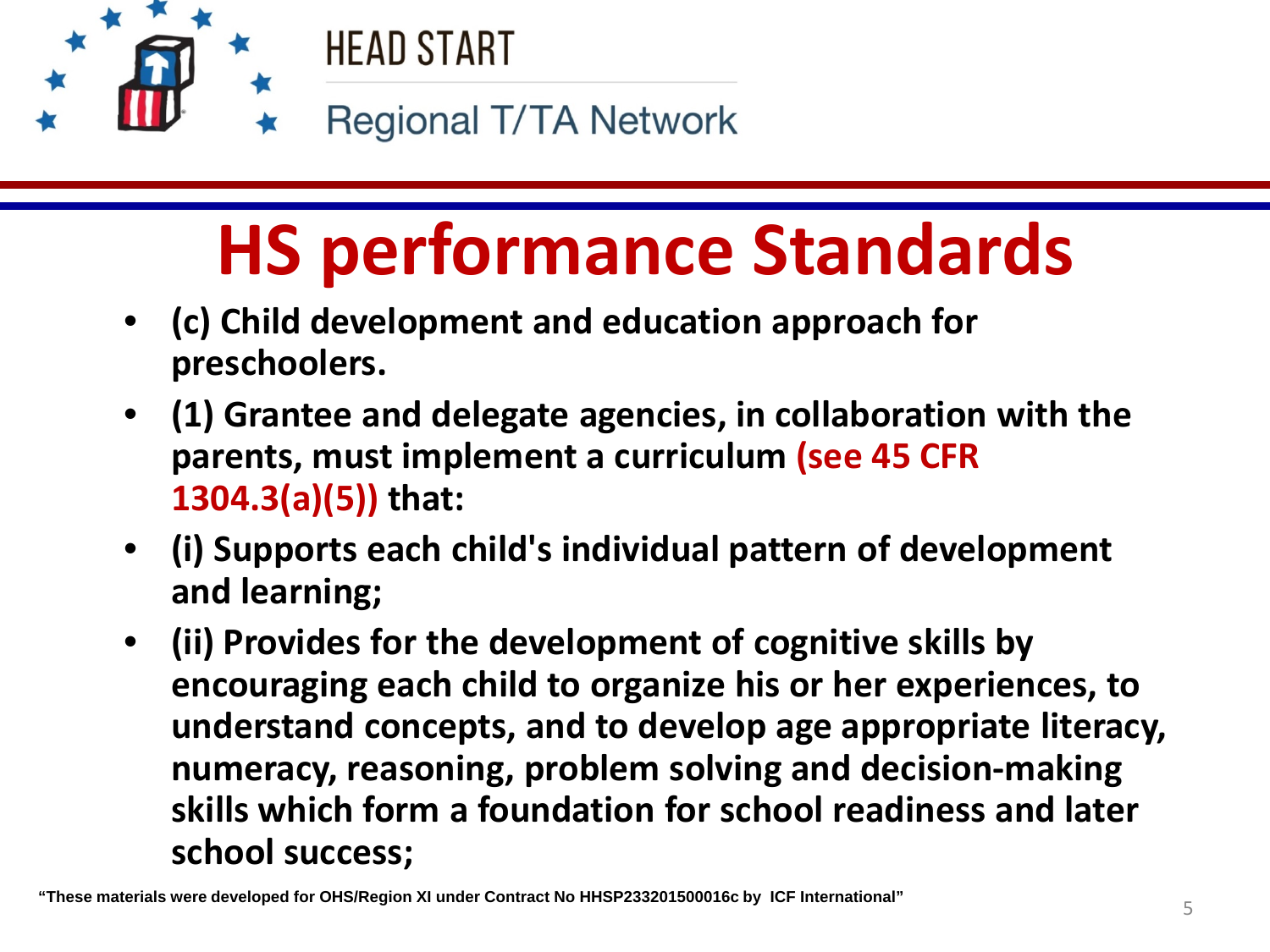

# **HS performance Standards**

- **(iii) Integrates all educational aspects of the health, nutrition, and mental health services into program activities;**
- **(iv) Ensures that the program environment helps children develop emotional security and facility in social relationships;**
- **individual and as a member of a group;**  • **(v) Enhances each child's understanding of self as an**
- **(vi) Provides each child with opportunities for success to help develop feelings of competence, self-esteem, and positive attitudes toward learning; and**
- **(vii) Provides individual and small group experiences both indoors and outdoors.**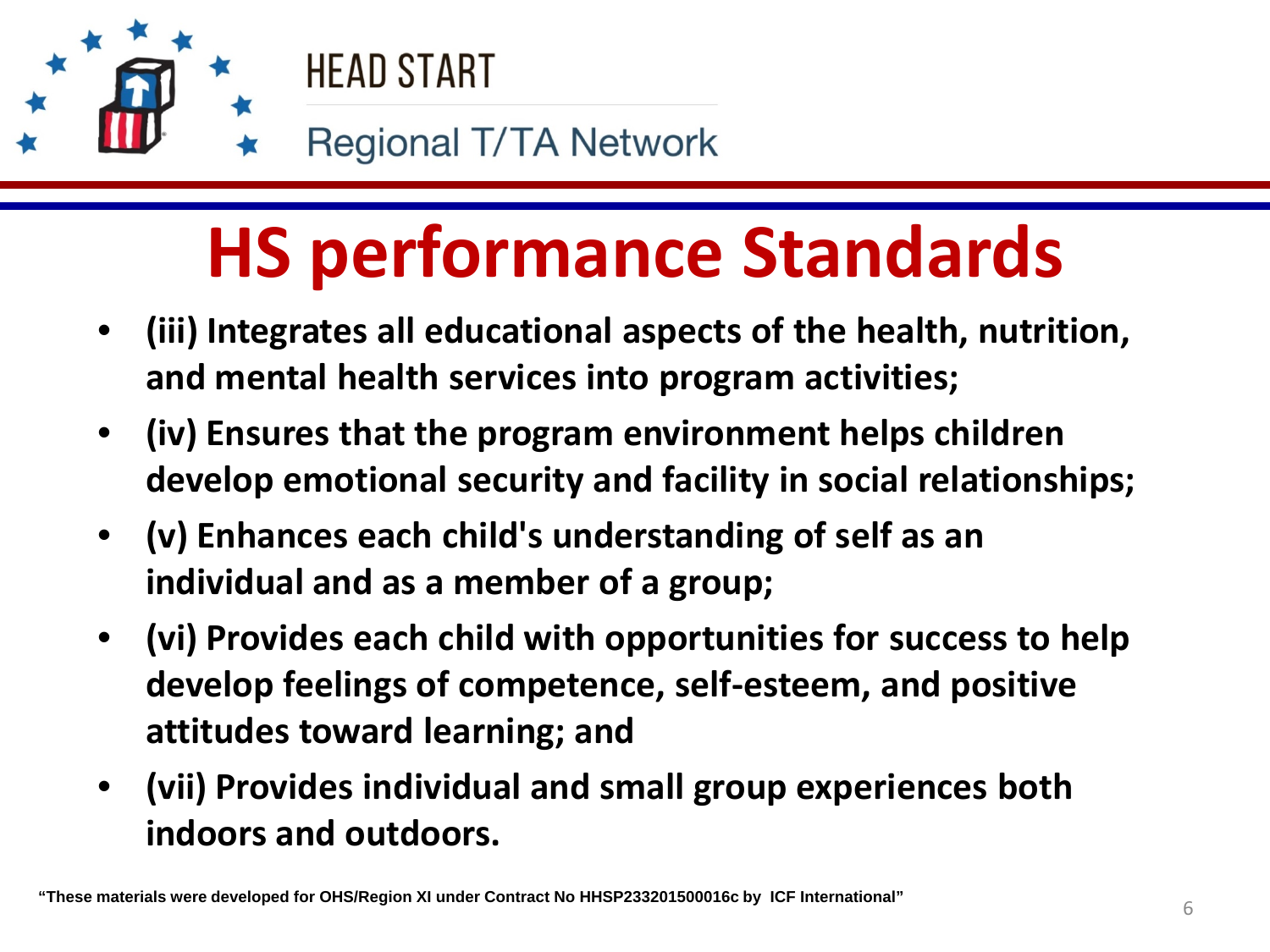## **HEAD START**

### **Regional T/TA Network**



**HOUSE FRAMEWORK FOR EFFECTIVE EVERYDAY PRACTICE Supporting School Readiness for All Children (NCQTL)**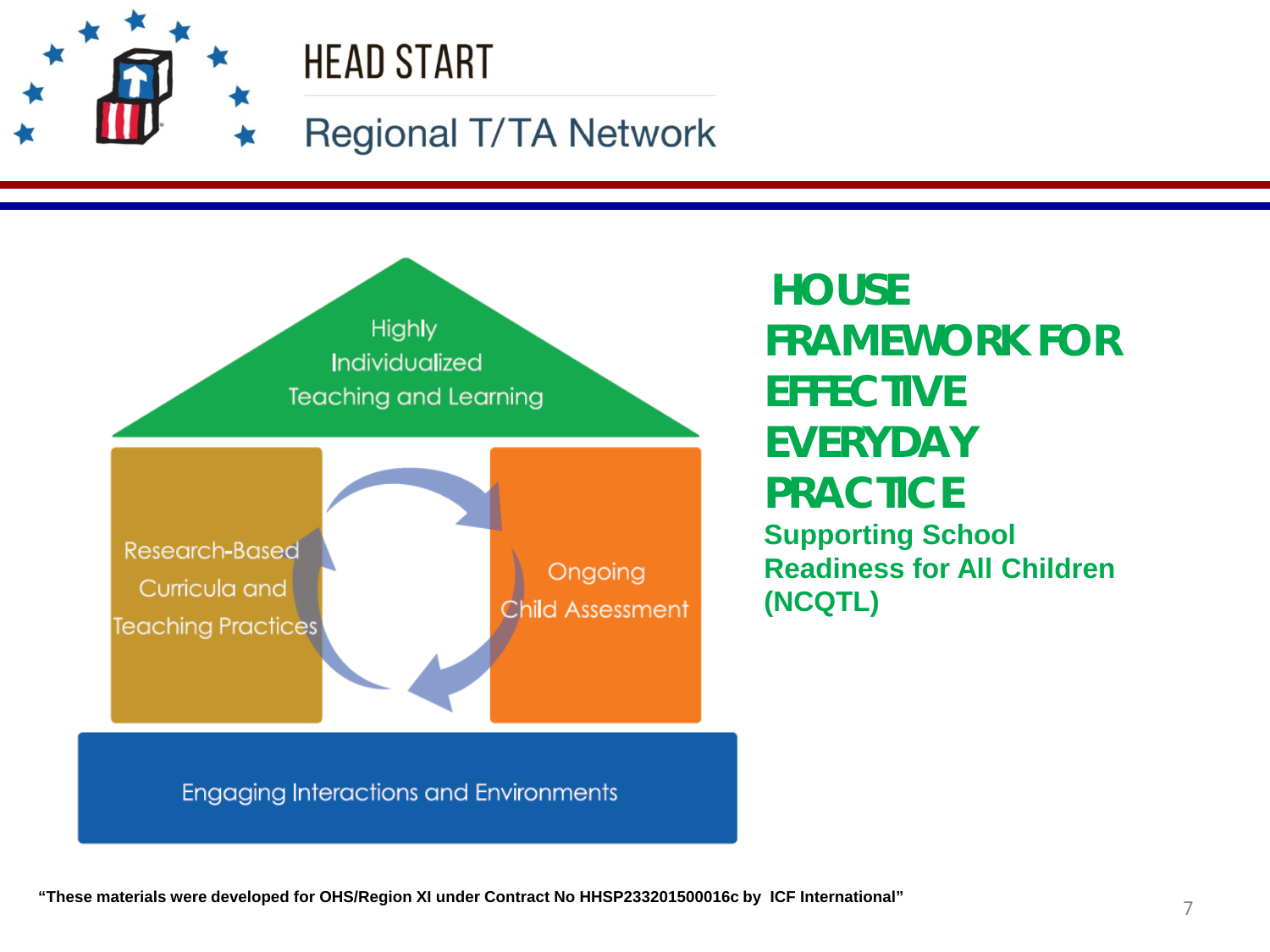

## **WHAT IS A CURRICULUM?**

• A written plan that is based on sound child development principles, is consistent with Program Performance Standards overall… (NCQTL)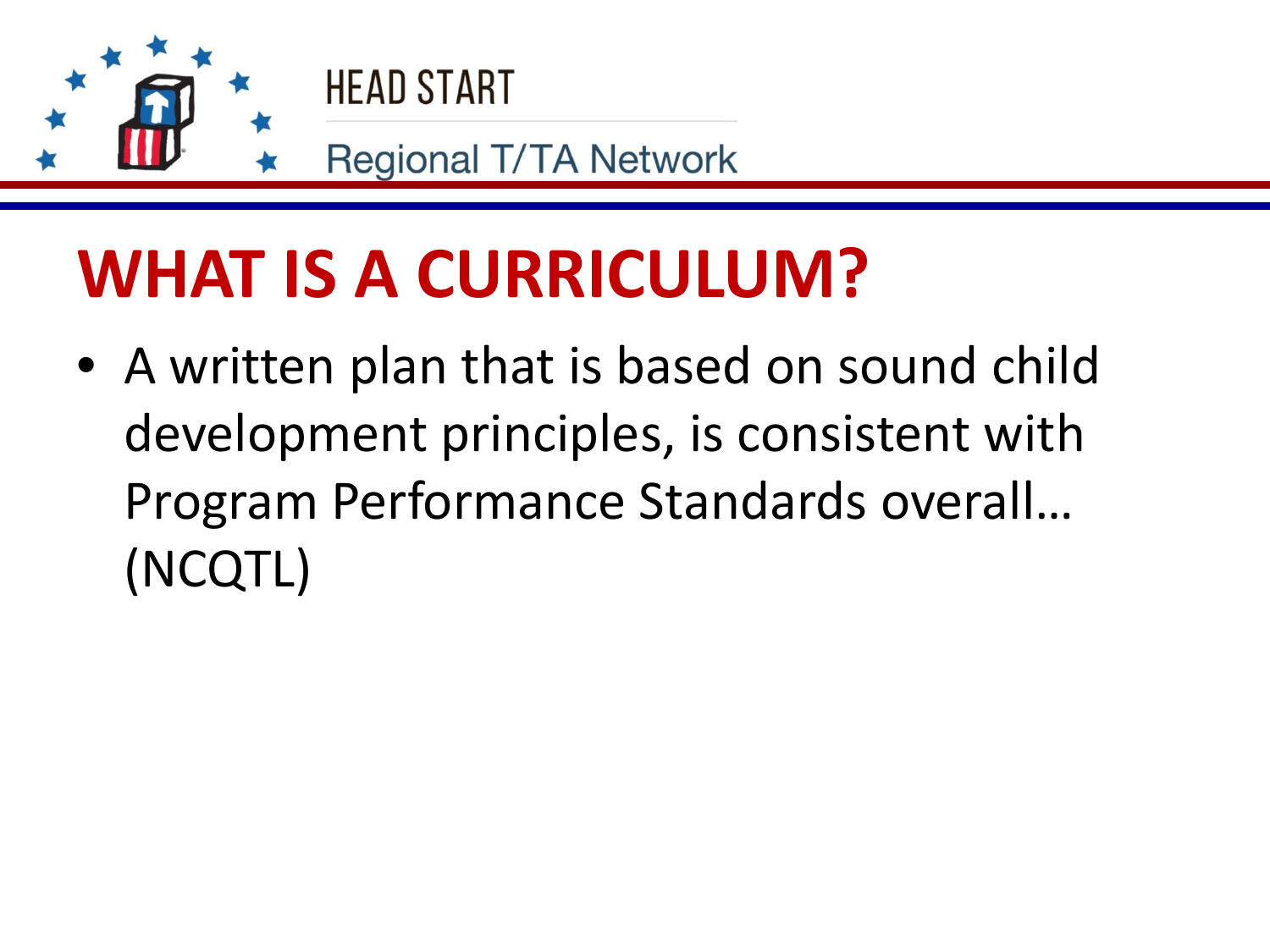

## **HEAD START**

- **Regional T/TA Network**
- **G**oals for children's development and learning;
- **E**xperiences through which children will achieve the goals;
- **Roles for staff and parents to help** children to achieve these goals; and
- **M**aterials needed to support the implementation of a curriculum.
- **► Sound Child Development Principles**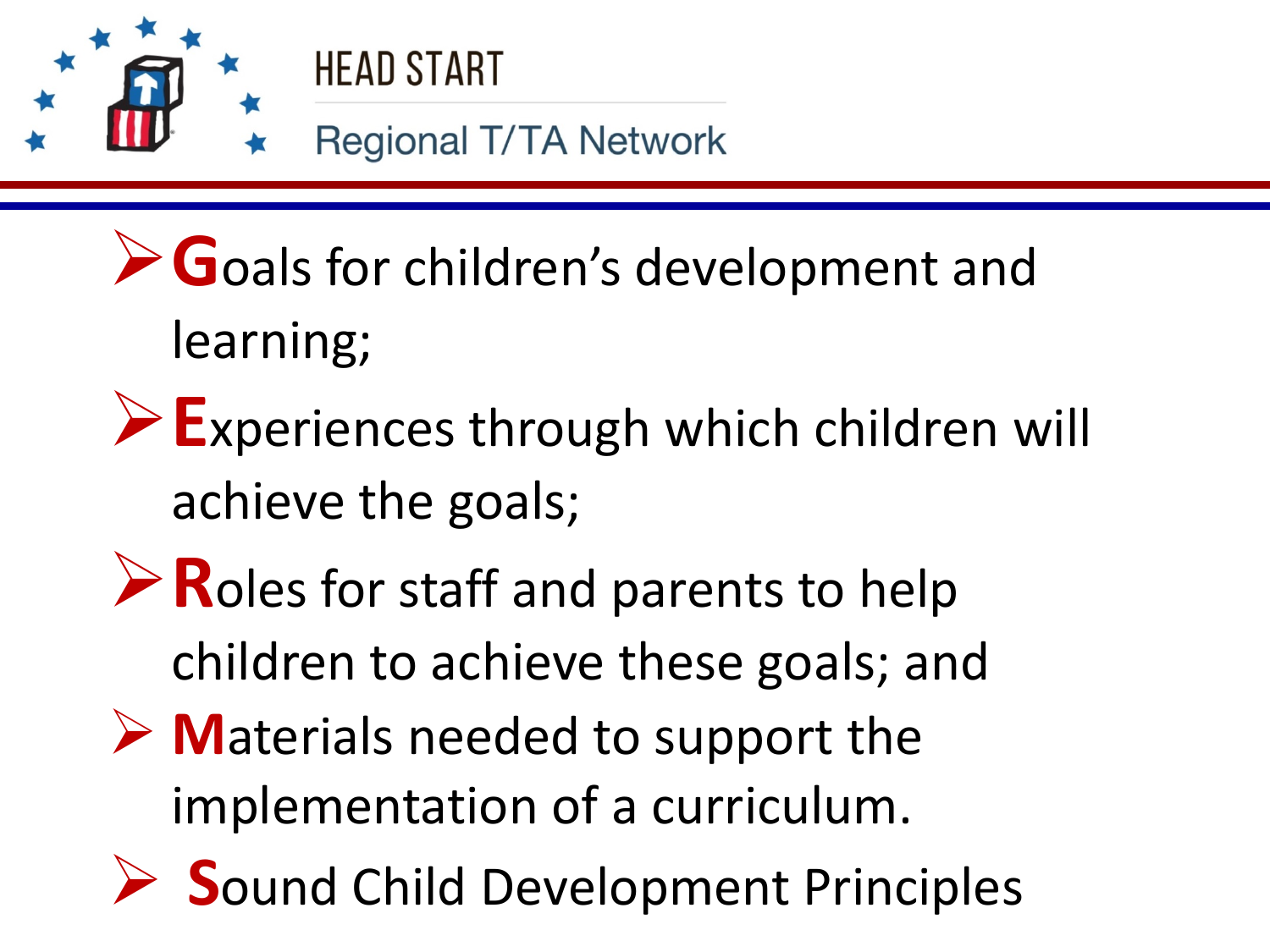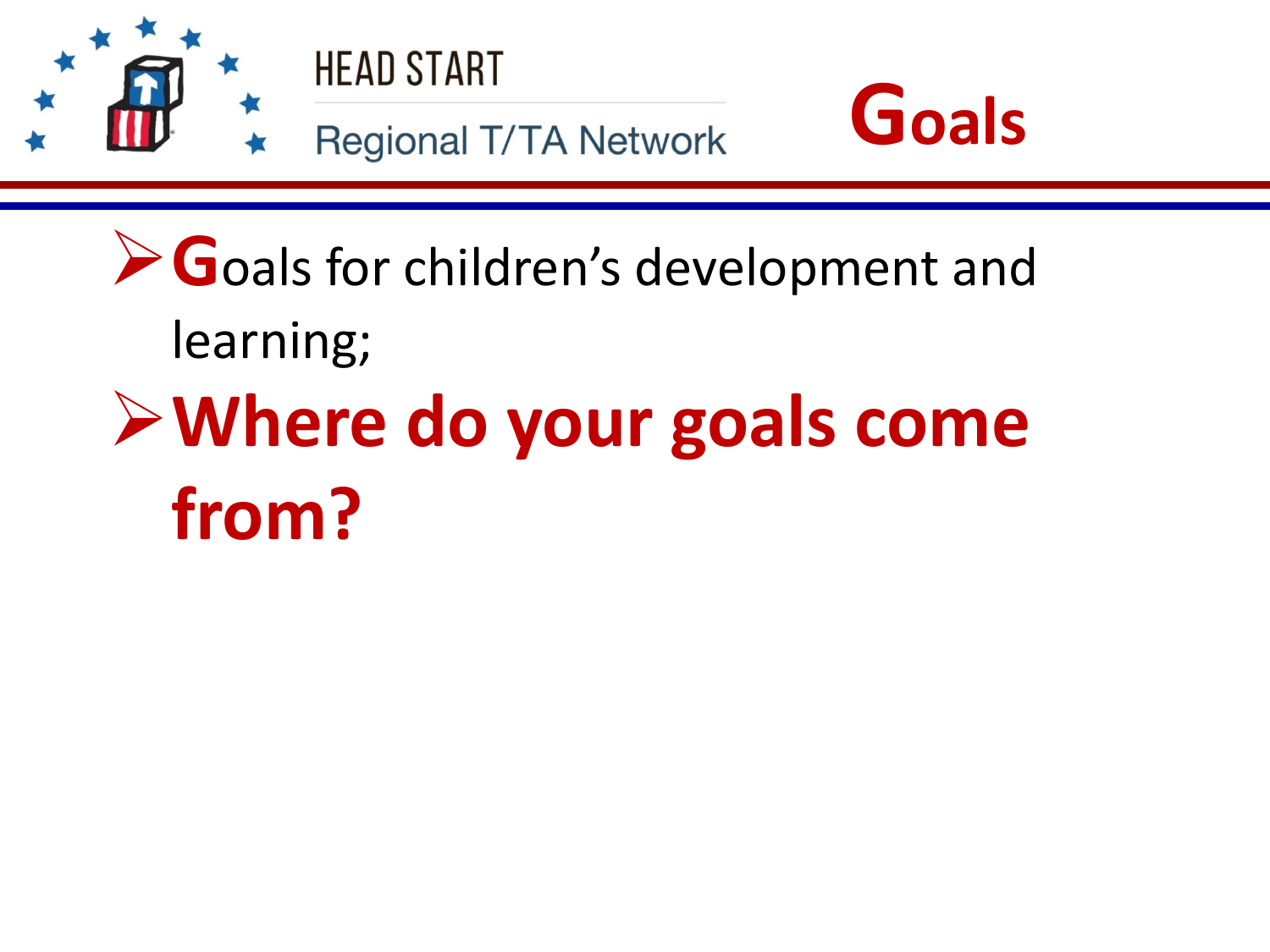





**INDICATORS** 

### **Regional T/TA Network**

### • Domain: Approaches to Learning

#### **SUB-DOMAIN: INITIATIVE AND CURIOSITY**

• Goal P-ATL 10. Child demonstrates initiative and independence.

**DEVELODMENTAL DDOCDECCIOL** 

| DEVELOPMENTAL PROGRESSION                                                                                                                                      |                                                                                                                                                                                             | <b>INDICAIURS</b>                                                                                                                                                                                                                                                                                                                                                                                                                                                                                        |
|----------------------------------------------------------------------------------------------------------------------------------------------------------------|---------------------------------------------------------------------------------------------------------------------------------------------------------------------------------------------|----------------------------------------------------------------------------------------------------------------------------------------------------------------------------------------------------------------------------------------------------------------------------------------------------------------------------------------------------------------------------------------------------------------------------------------------------------------------------------------------------------|
| 36 to 48 Months                                                                                                                                                | 48 to 60 Months                                                                                                                                                                             | By 60 Months                                                                                                                                                                                                                                                                                                                                                                                                                                                                                             |
| Regularly shows initiative, particularly<br>in interactions with familiar adults.<br>Works independently for brief periods<br>of time without adult prompting. | Frequently shows initiative, particularly<br>when engaged in preferred activities.<br>Demonstrates a willingness and<br>capability to work independently for<br>increasing amounts of time. | • Engages in independent activities.<br>• Makes choices and communicates these<br>to adults and other children.<br>• Independently identifies and seeks<br>things to complete activities or tasks,<br>such as gathering art supplies to make<br>a mask or gathering cards to play a<br>matching activity.<br>• Plans play scenarios, such as dramatic<br>play or construction, by establishing<br>roles for play, using appropriate<br>materials, and generating appropriate<br>scenarios to be enacted. |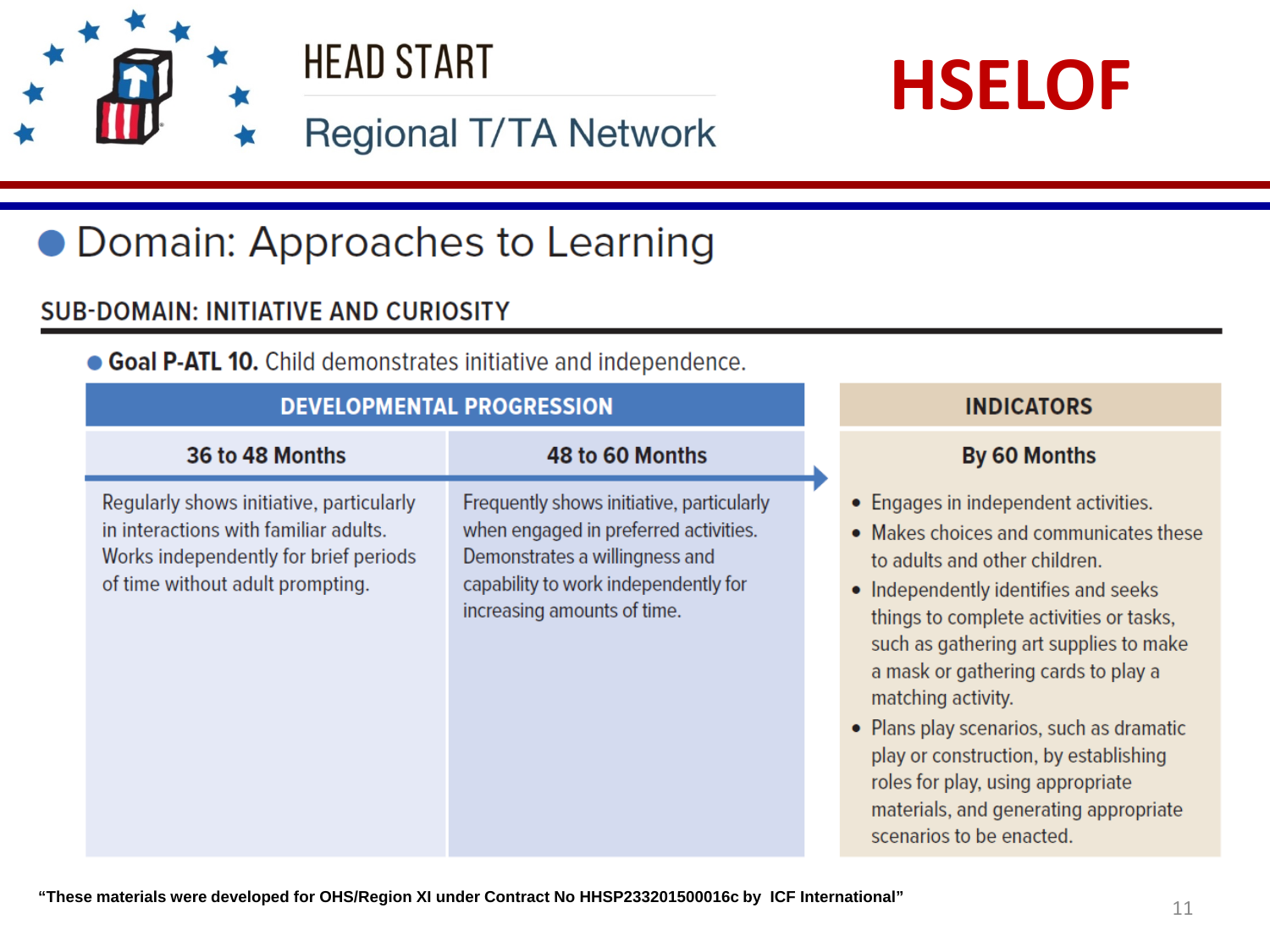





### **Regional T/TA Network**

#### • Goal P-ATL 11. Child shows interest in and curiosity about the world around them.

| <b>DEVELOPMENTAL PROGRESSION</b>                                                 |                                                                                                            | <b>INDICATORS</b>                                                                                                                                                                                                                                                      |
|----------------------------------------------------------------------------------|------------------------------------------------------------------------------------------------------------|------------------------------------------------------------------------------------------------------------------------------------------------------------------------------------------------------------------------------------------------------------------------|
| 36 to 48 Months                                                                  | 48 to 60 Months                                                                                            | By 60 Months                                                                                                                                                                                                                                                           |
| Seeks out new information and explores<br>new play and tasks with adult support. | Seeks out new information and<br>explores new play and tasks both<br>independently and with adult support. | • Asks questions and seeks new<br>information.<br>• Is willing to participate in new activities<br>or experiences even if they are<br>perceived as challenging.<br>• Demonstrates eagerness to learn about<br>and discuss a range of topics, ideas, and<br>activities. |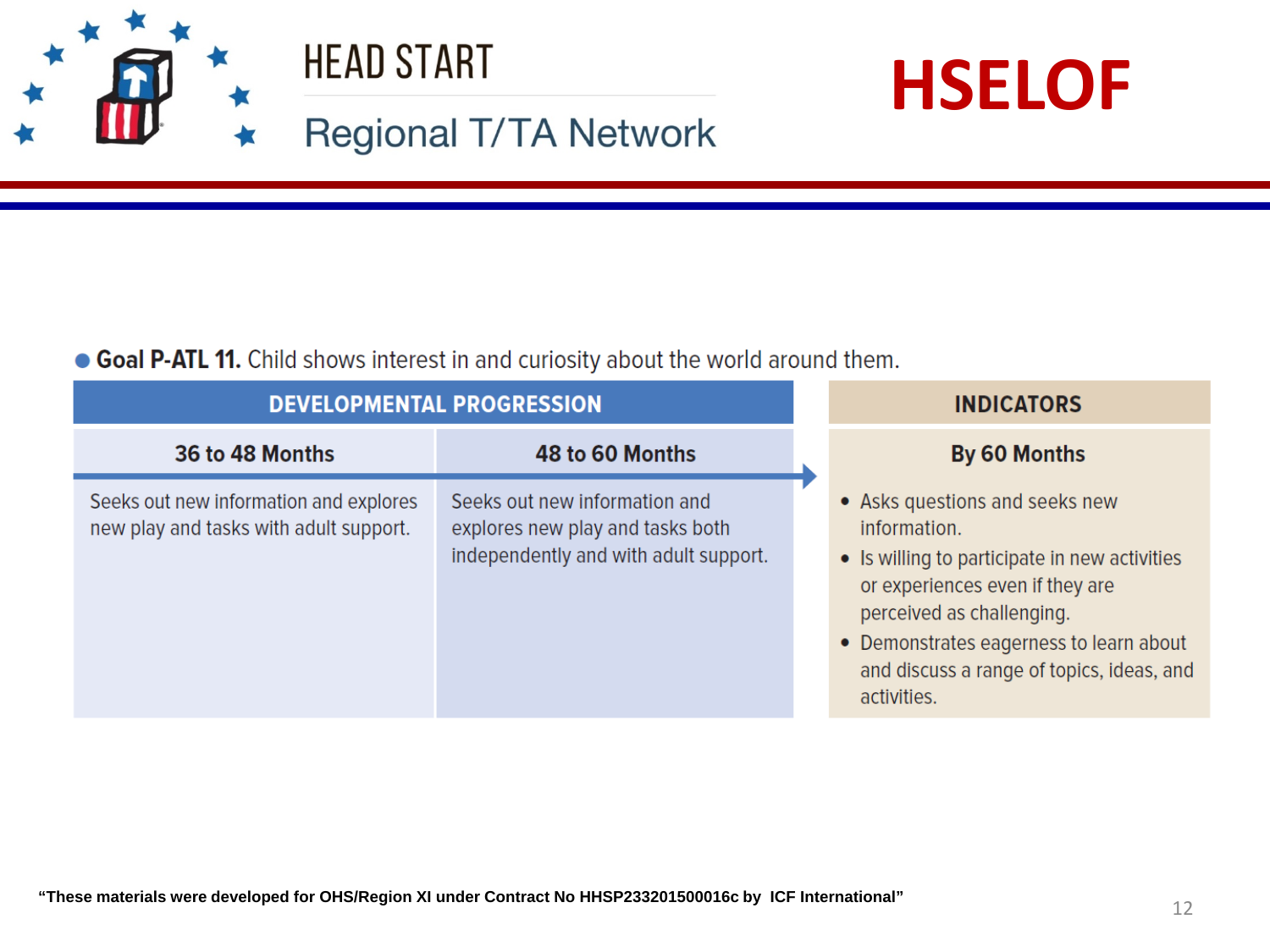



**Regional T/TA Network** 

**E**xperiences through which children will achieve the goals; **What kinds of experiences? Where do those come from? Are they comprehensive?**

**Experiences**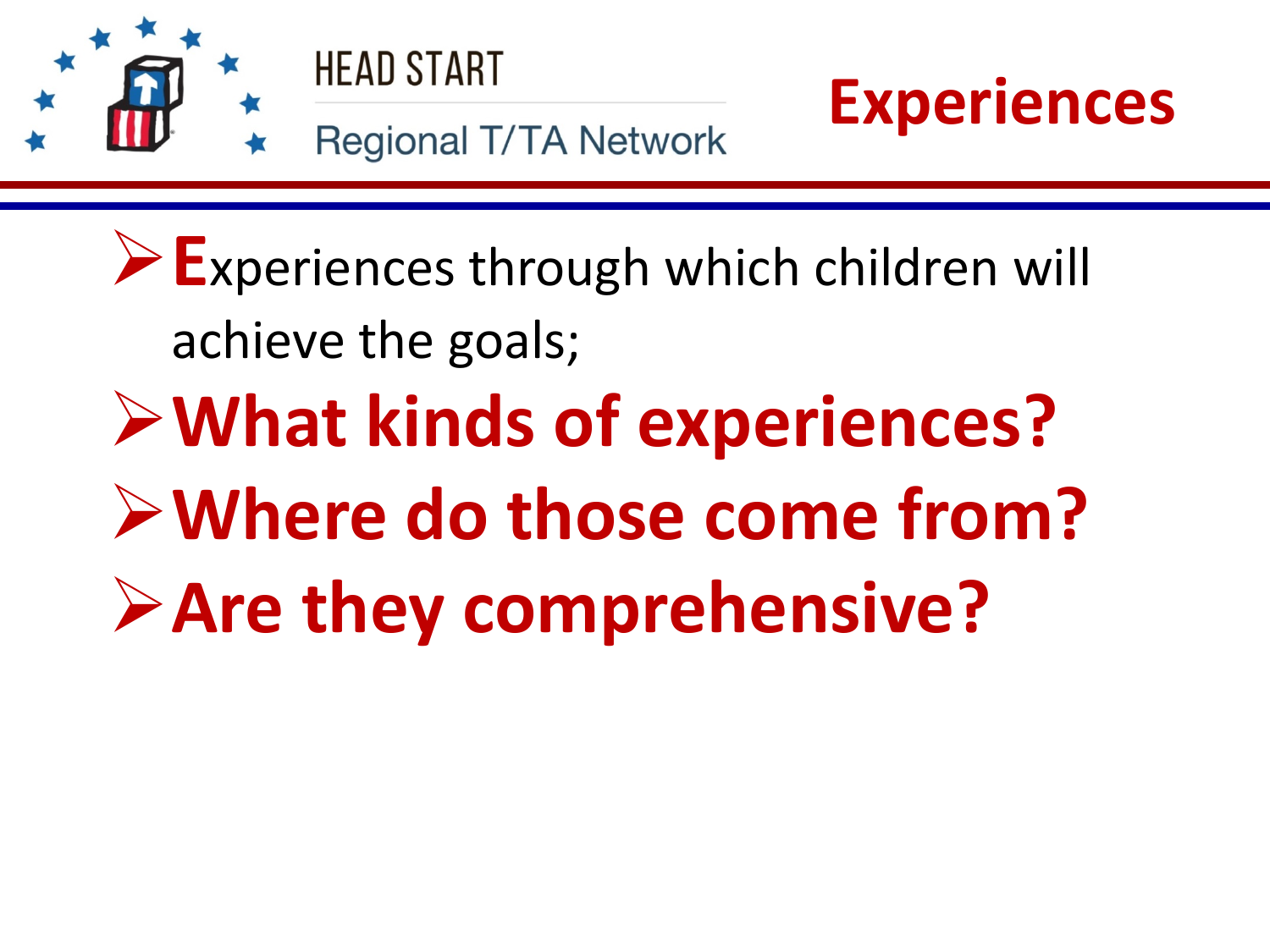

- **Who plans what you will do?**
- **When will we do it?**
- **Who prepares the experiences?**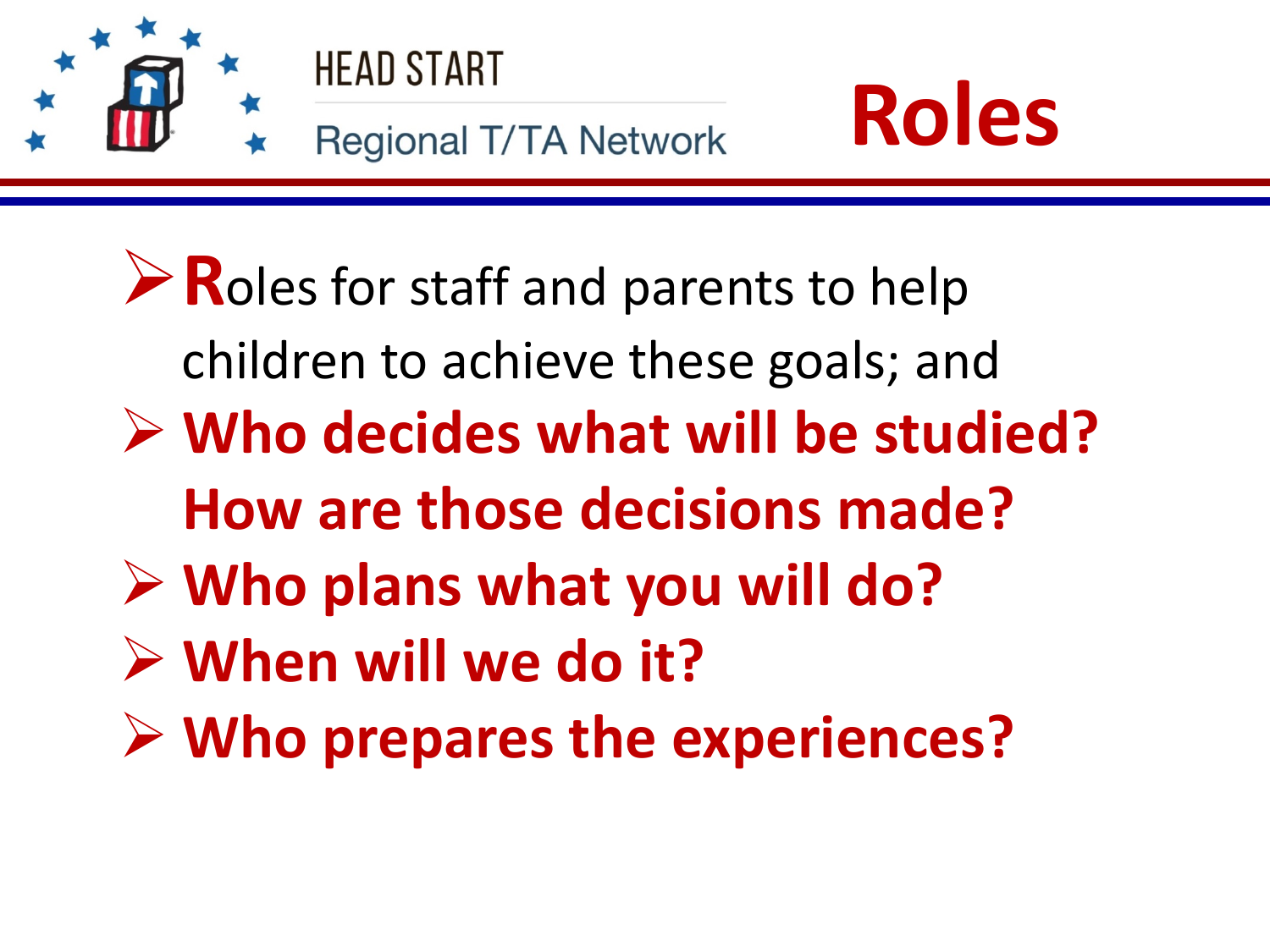

- **► Materials needed to support the** implementation of a curriculum.
- **Are they provocative?**
- **Do they enhance the study topic?**
- **Do they encourage executive functioning skills?**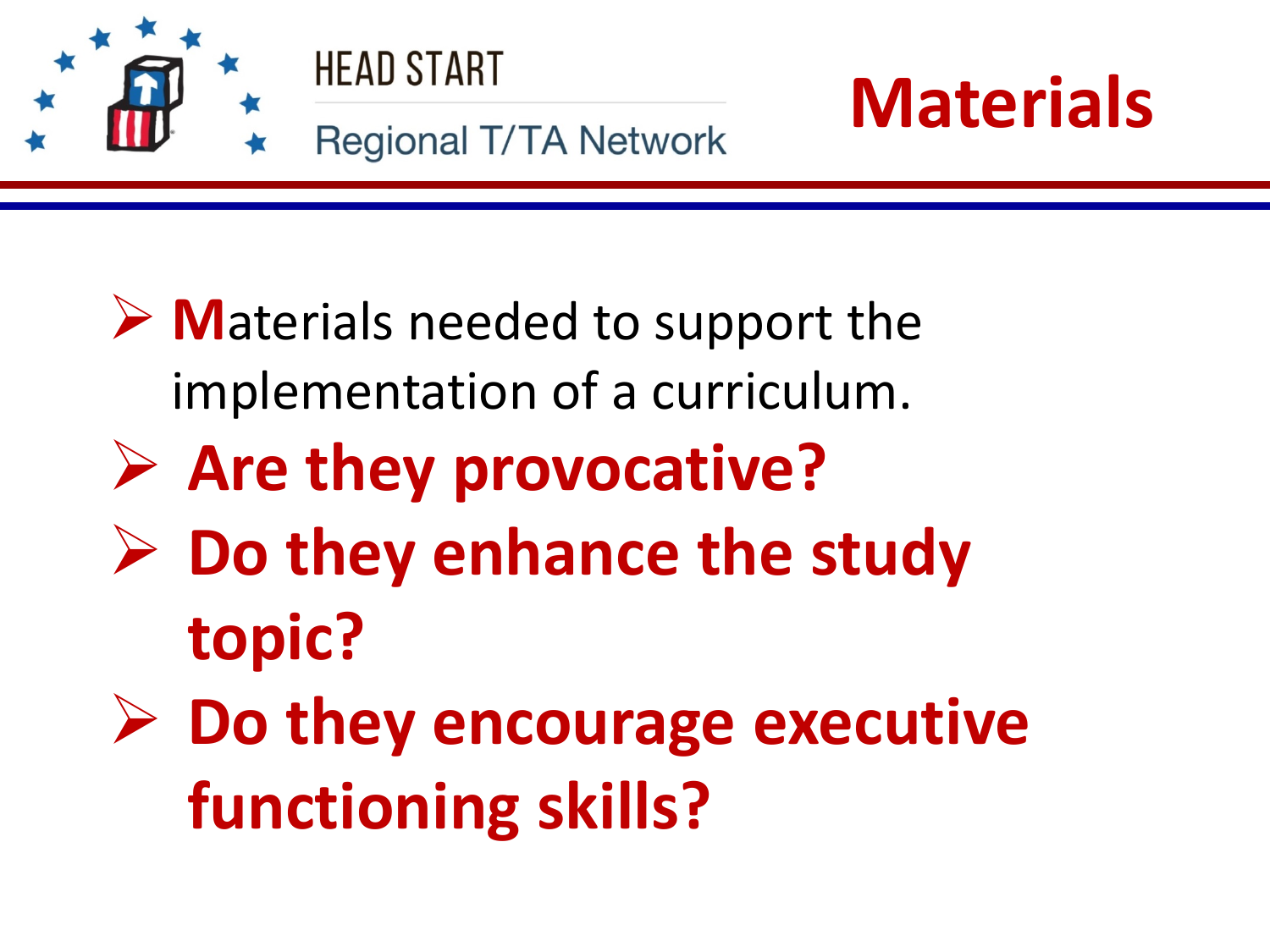

# **S**ound Child Development Principles

- **(i) Supports each child's individual pattern of development and learning;**
- **(ii) Provides for the development of cognitive skills by encouraging each child to organize his or her experiences, to understand concepts, and to develop age appropriate literacy, numeracy, reasoning, problem solving and decision-making skills which form a foundation for school readiness and later school success;**
- **(iii) Integrates all educational aspects of the health, nutrition, and mental health services into program activities;**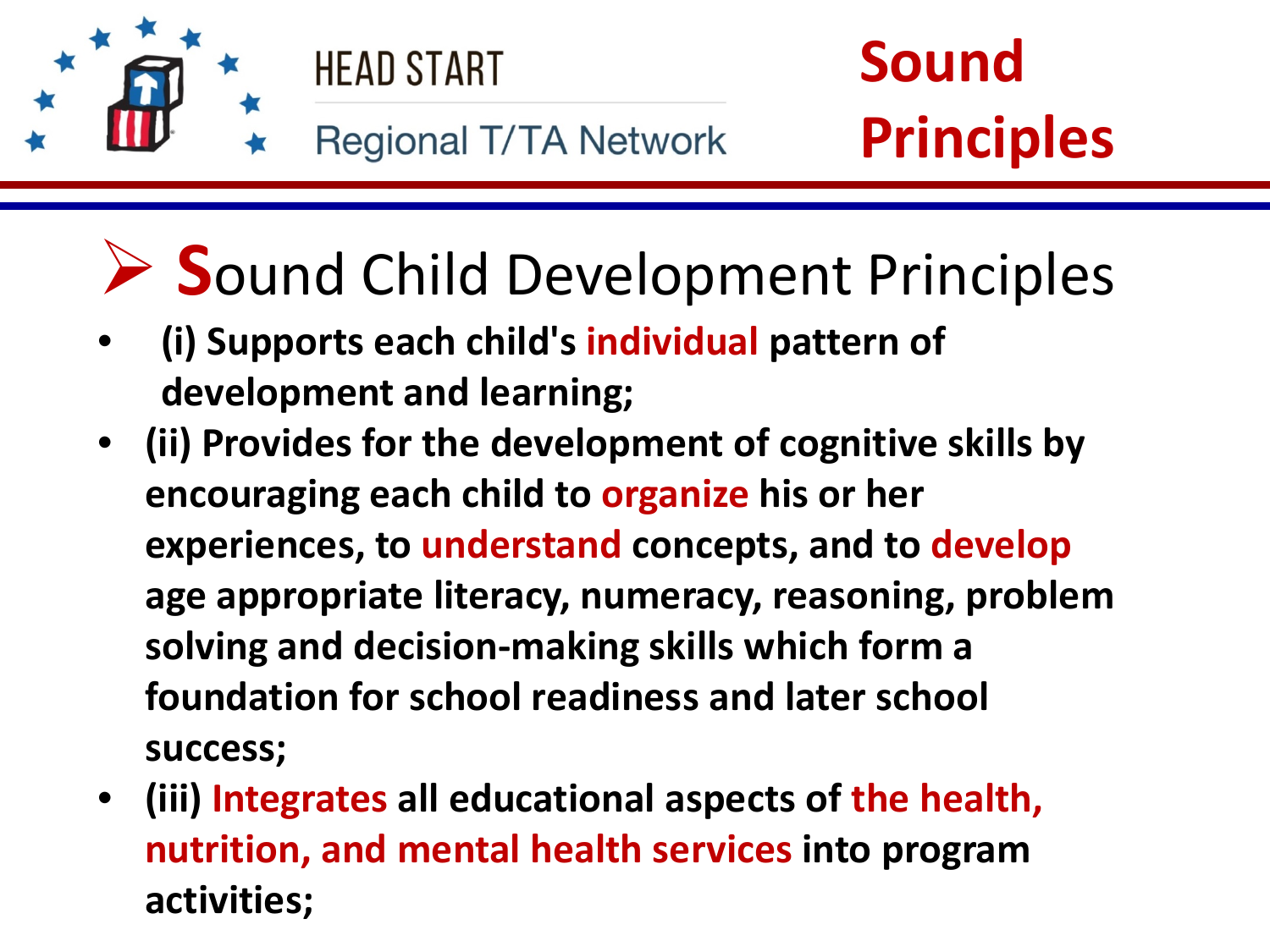

**Sound Child Development Principles** 

- **(iv) Ensures that the program environment helps children develop emotional security and facility in social relationships;**
- **(v) Enhances each child's understanding of self as an individual and as a member of a group;**
- **(vi) Provides each child with opportunities for success to help develop feelings of competence, self-esteem, and positive attitudes toward learning; and**
- **(vii) Provides individual and small group experiences both indoors and outdoors.**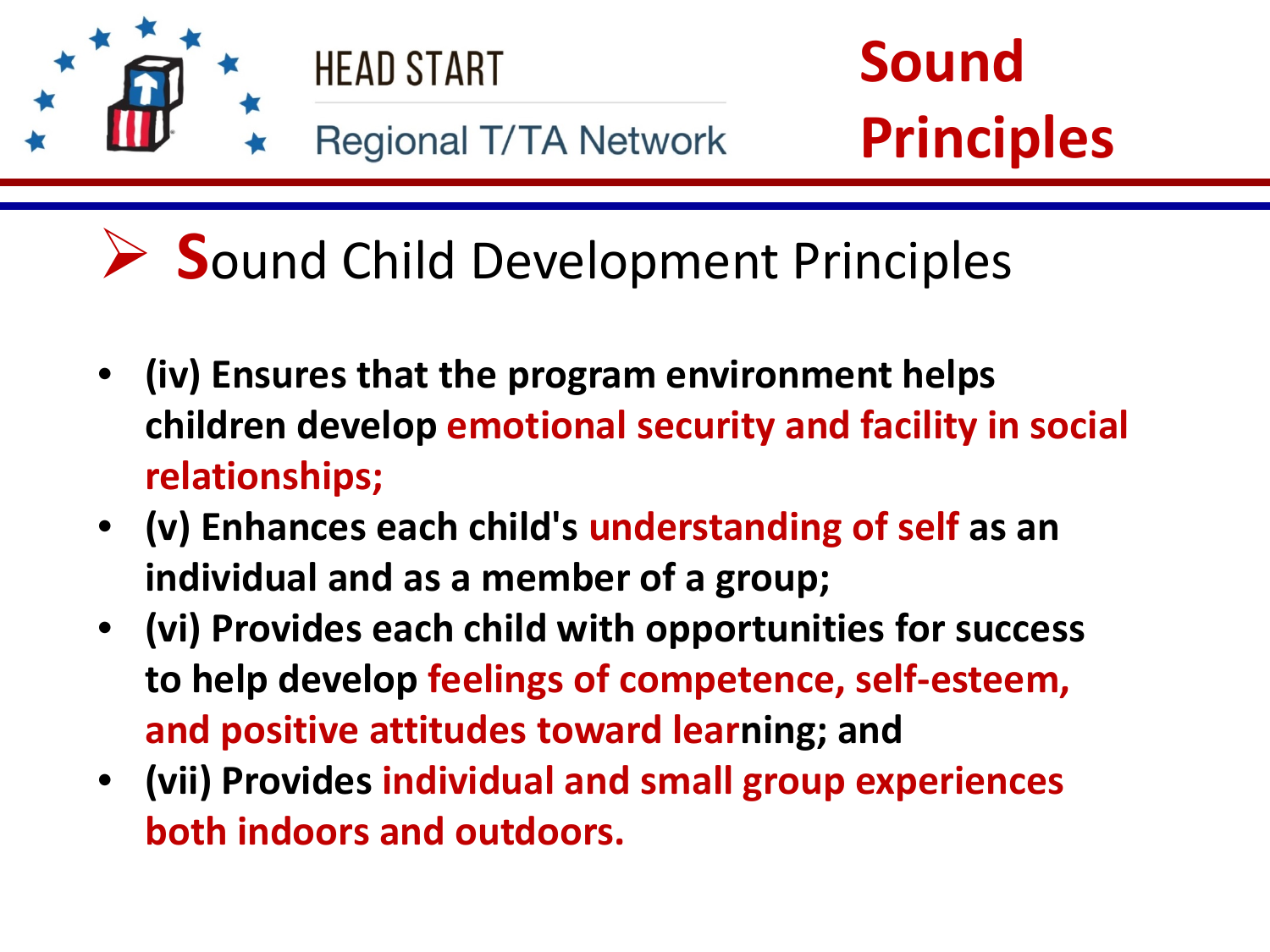

18 **"These materials were developed for OHS/Region XI under Contract No HHSP233201500016c by ICF International"**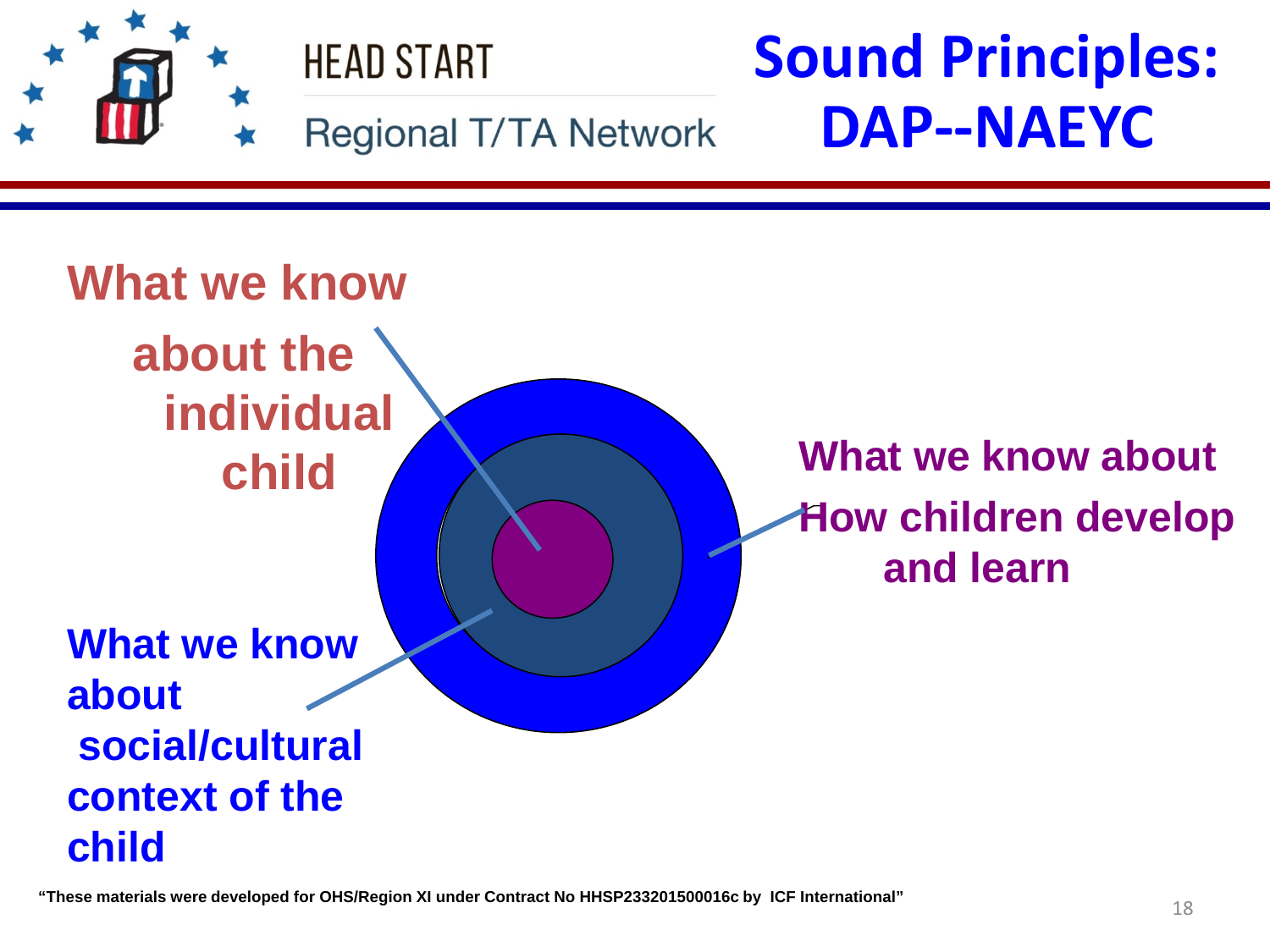



# **Appropriate for how children learn and grow and develop**

- **Is there choice?**
- **Is it interesting to children?**
- **Is it handson? concrete?**
- **Is it PLAY based? Is play the vehicle for learning?**
- **Does is follow developmental sequences of development?**
- **Does is consider the many ways of learning?**
- **Is the activity based on nurturing relationship? warm interactions?**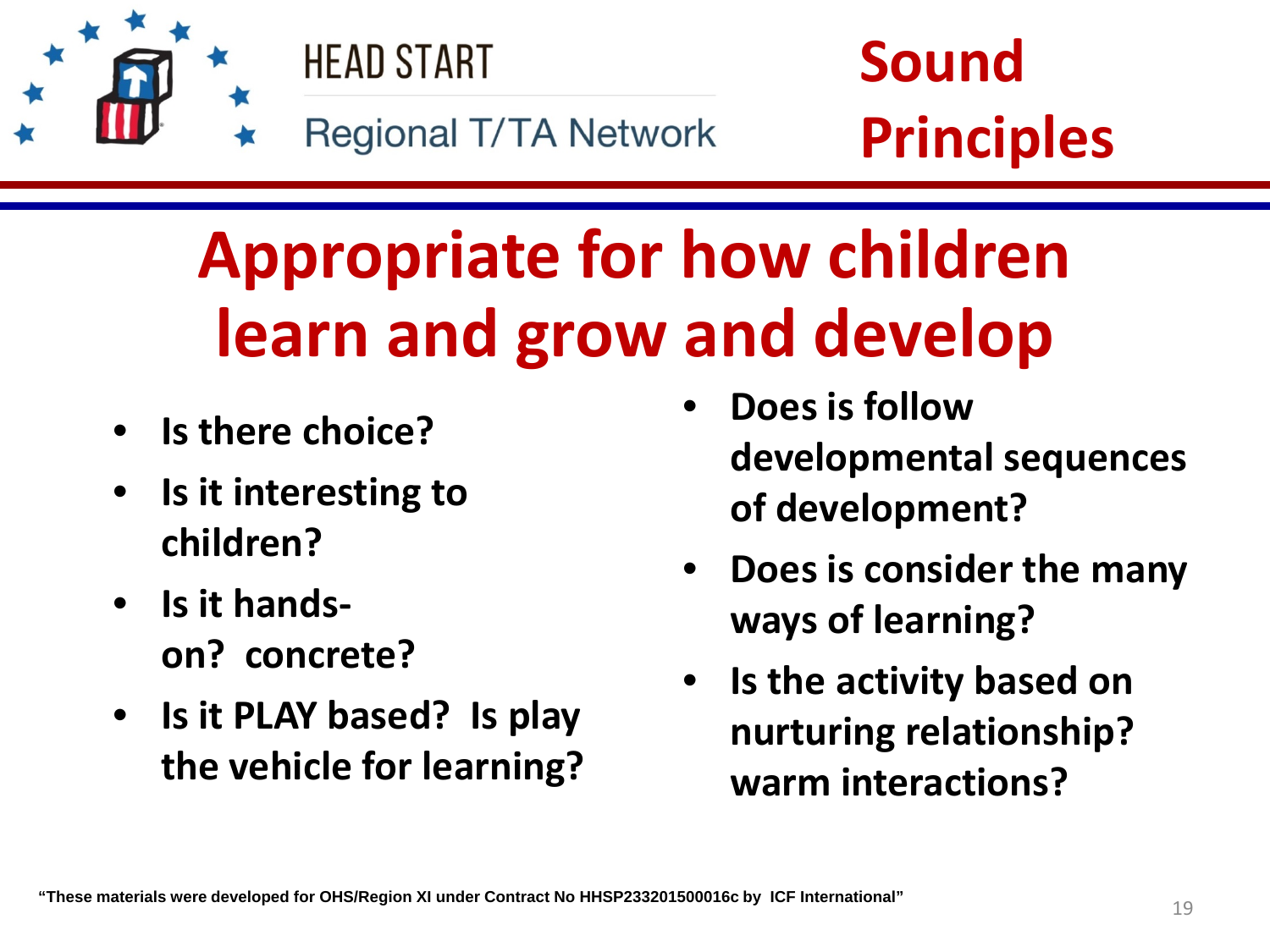

# **Is it culturally appropriate?**

- **Is it culturally appropriate?**
- **respectful and meaningful?**
- **relevant to their lives and experiences**

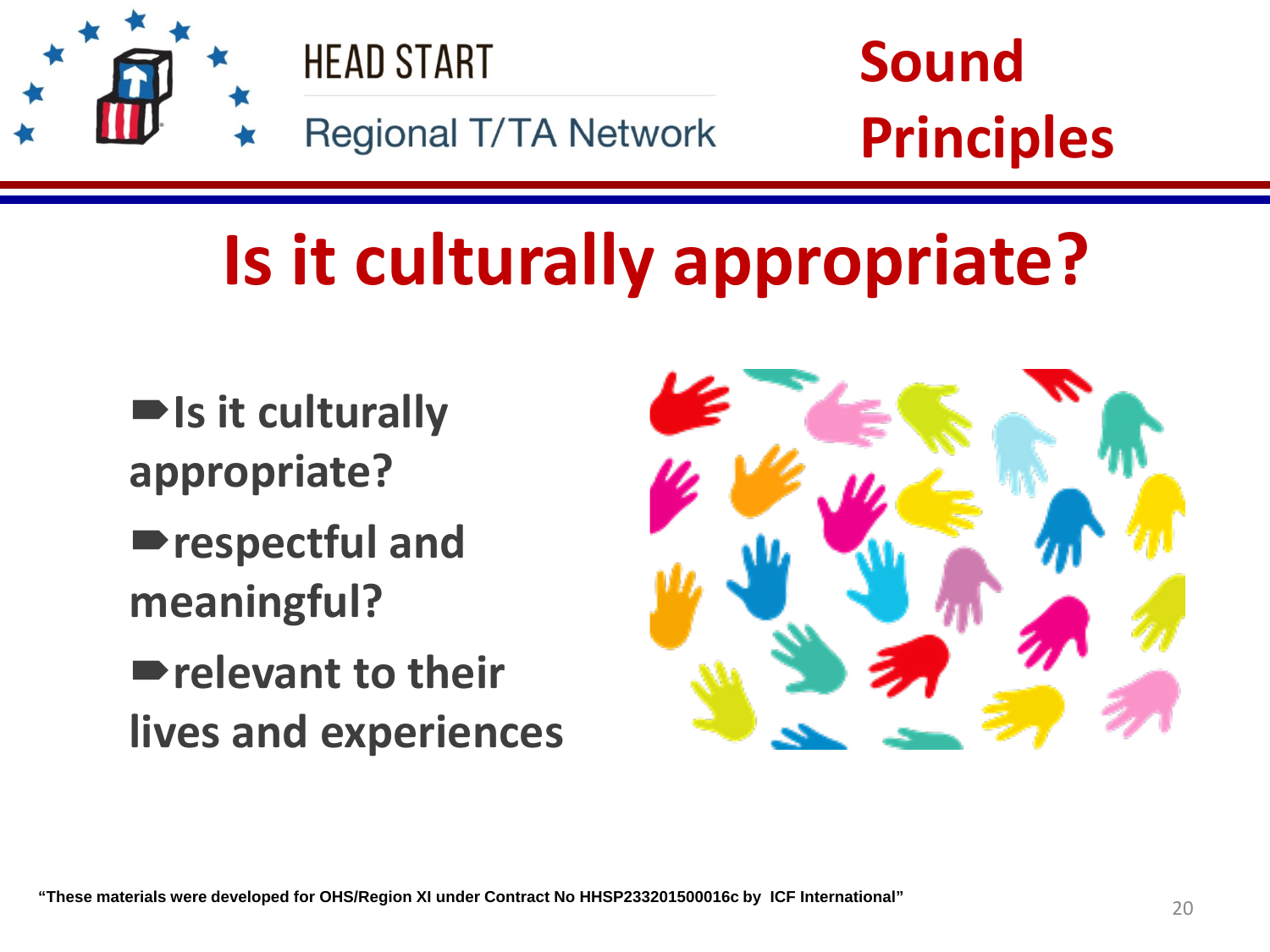



# **Appropriate for what we know about each child**

- **Can all children be successful? Can children at various levels be successful? Why?**
- **In other words, is it INDIVIDUALLY APPROPRIATE?**
- **HOW?**
- **Is it something that they can do yet just challenging to enough to be motivating and intriguing?**
- **Is it open-ended enough that there are several answers or ways to find the answer?**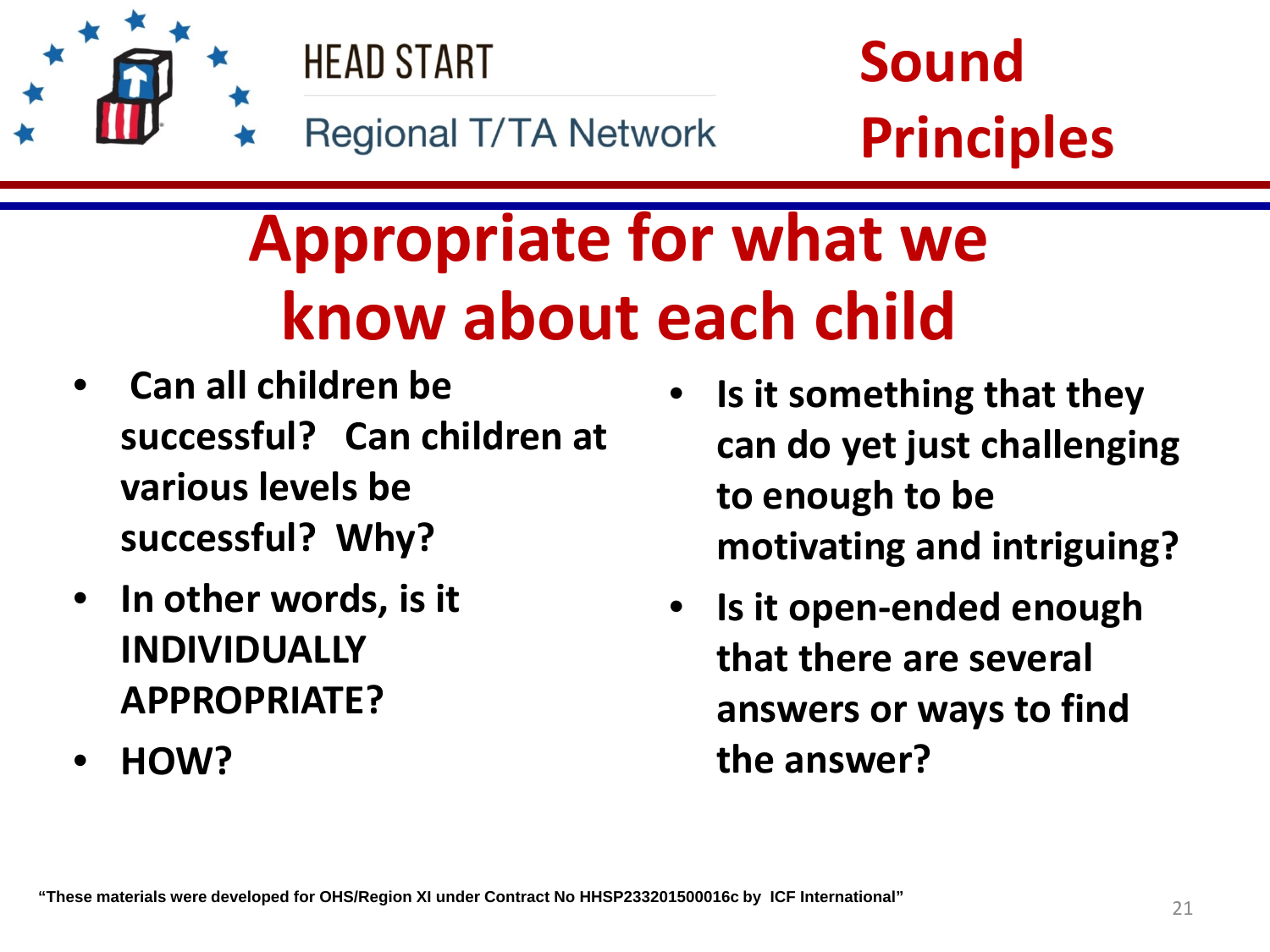

**What happens if I don't provide Sound Developmental Principles?**

- **Self-Esteem damaged by rote learning and when any learning is not meaningful**
- **Children do not internalize self-control**
- **Stress occurs through hurrying children**
- **Later academic patterns of helplessness and natural motivation to learn is destroyed.**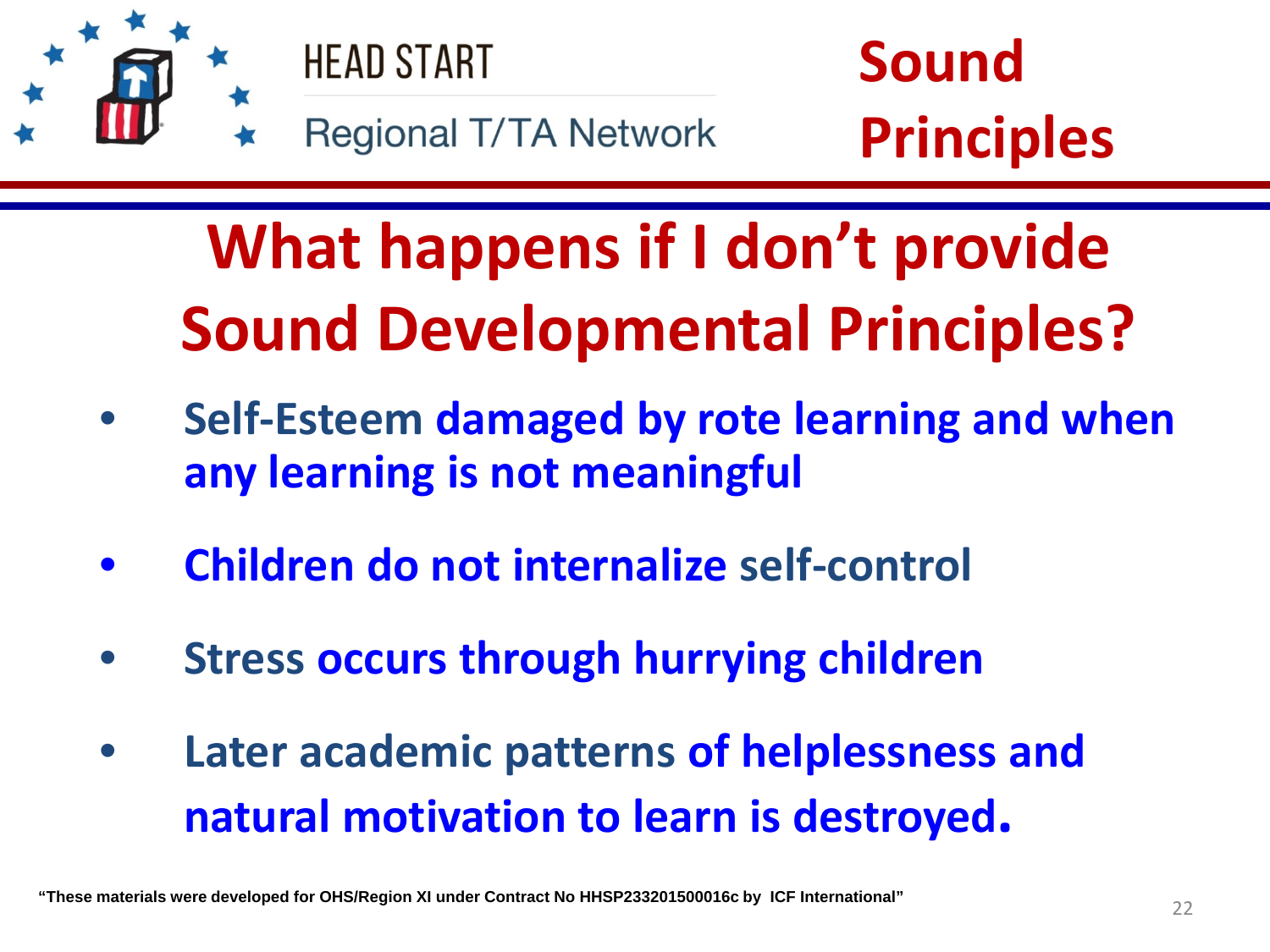

# **Planning DAP curriculum— NAEYC guidelines**

- **Provides for all areas of development**
- $\overline{\phantom{0}}$ • **Broad range of content across disciplines that is meaningful/relevant**
- **Builds on what children know and able to do**
- **Integrated across subjects for rich meaningful learning**
- **Promotes the processes and dispositions of learning**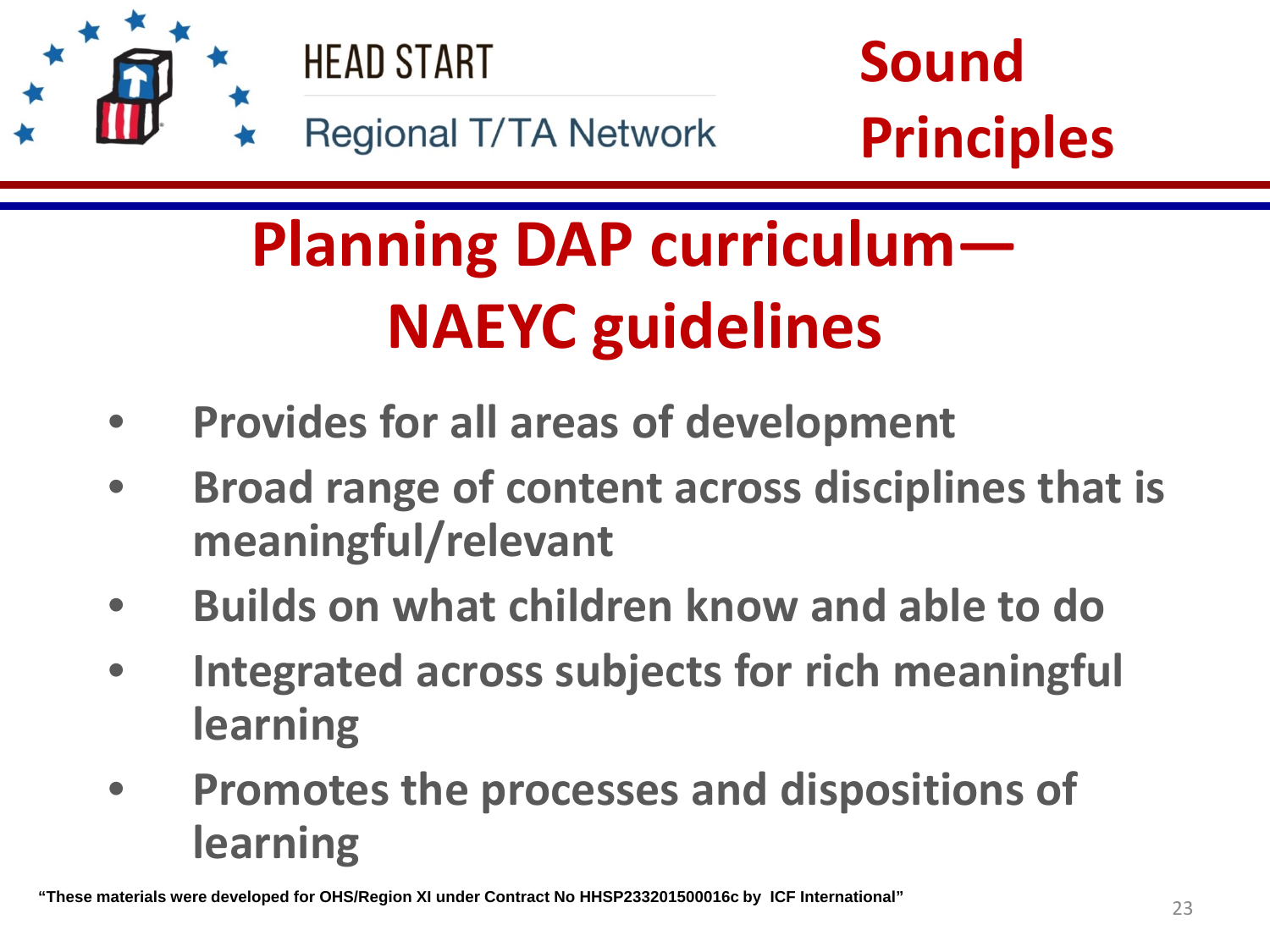

# **Planning DAP curriculum— NAEYC guidelines**

- |<br>| • **Intellectual integrity: based on key concepts that are achievable for yc**
- **Goals are realistic and attainable for**

**age range**



24 **"These materials were developed for OHS/Region XI under Contract No HHSP233201500016c by ICF International"**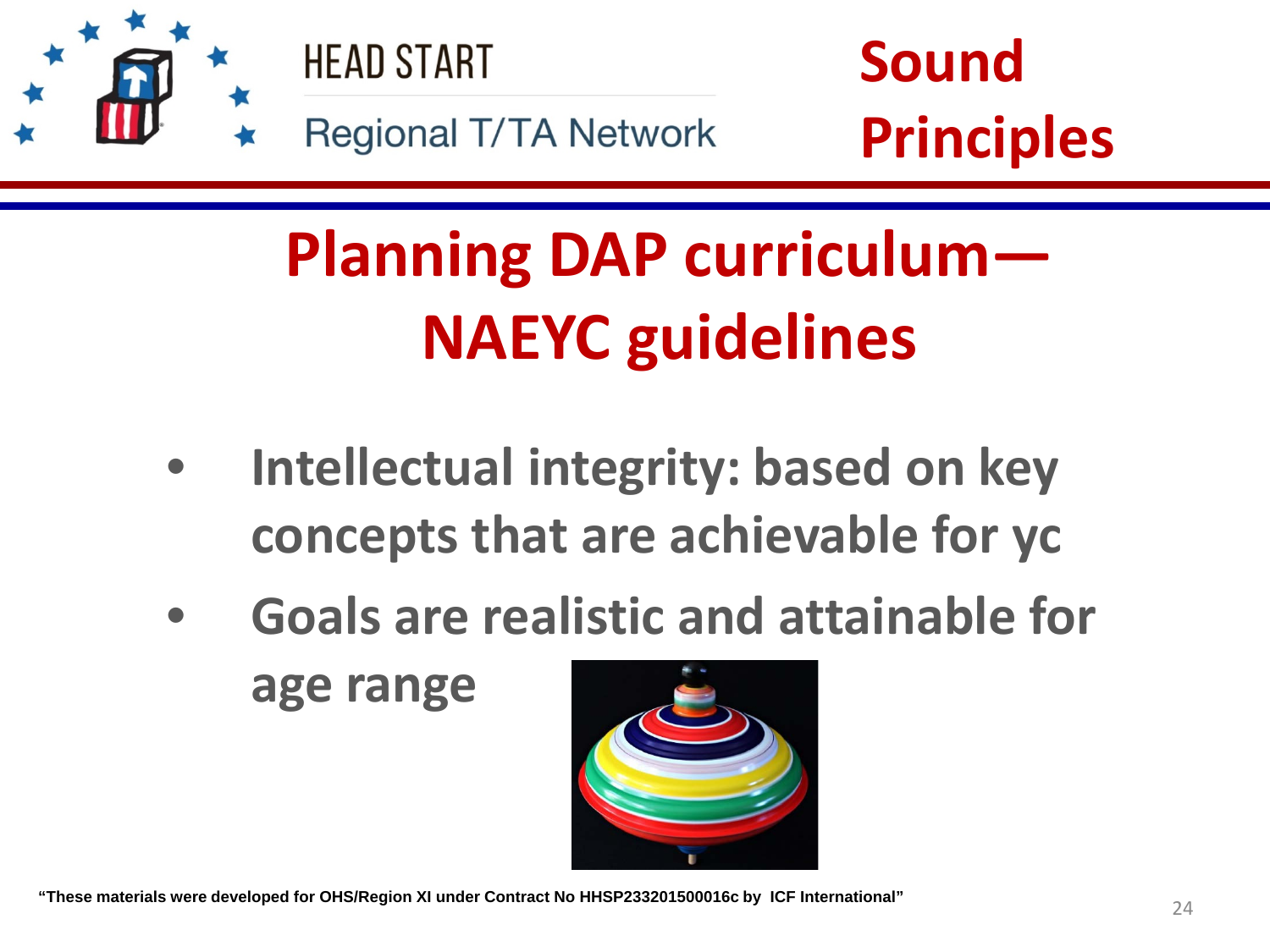

# **Curriculum is thoughtfully planned**

- **Goals focus on development as they learn about themselves and others, as well as ways to communicate, think and use their muscles**
- **Goals for preschoolers address exploration, independence, choice, need for control, discovery and social interaction.**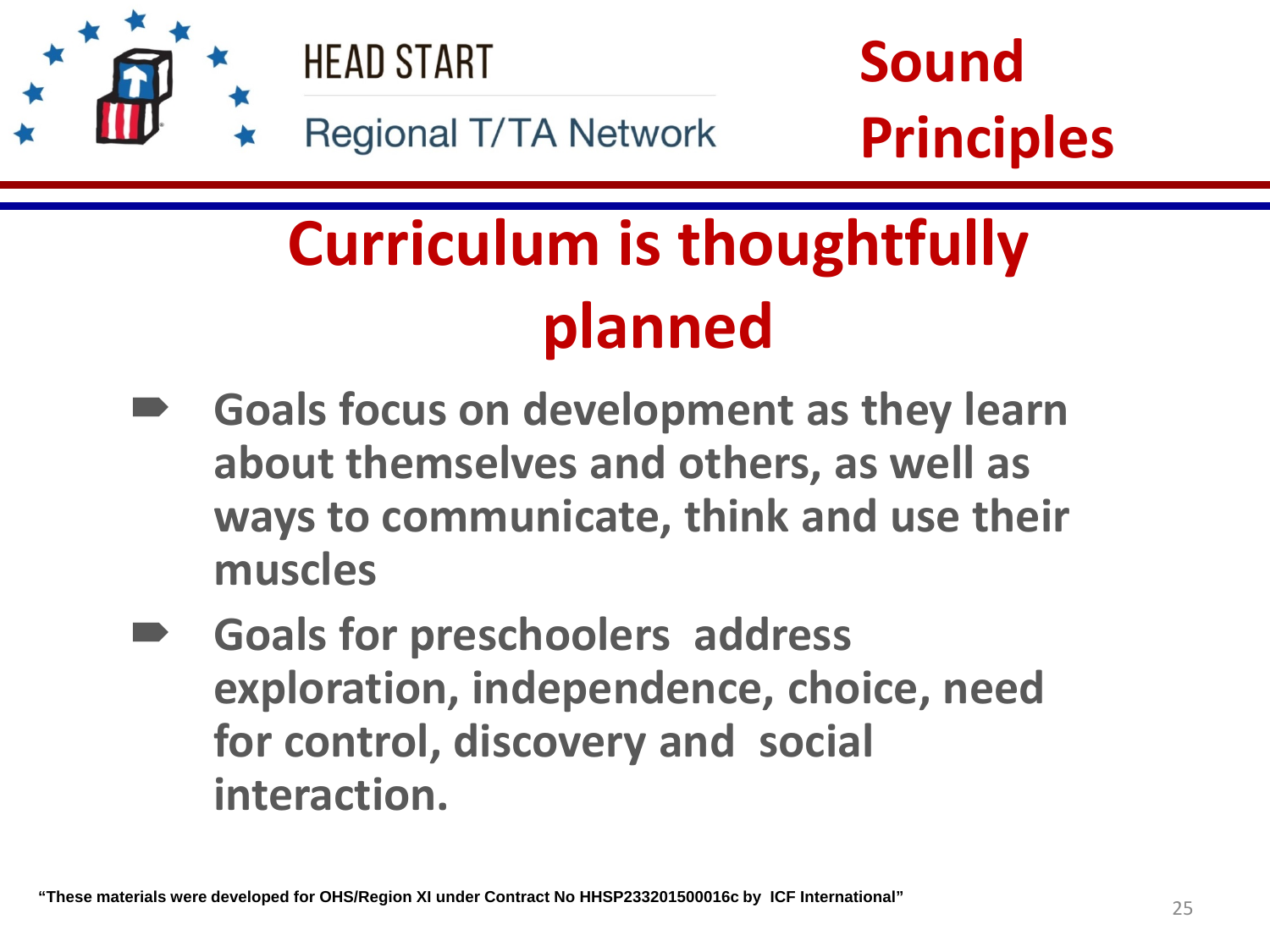

## **Curriculum is challenging and engaging**

- **play alone, with others Children use their whole bodies and their senses as they manipulate toys and other safe objects and engage in**
- **Children's enthusiasm for exploring is supported by matching interests with challenging curricula**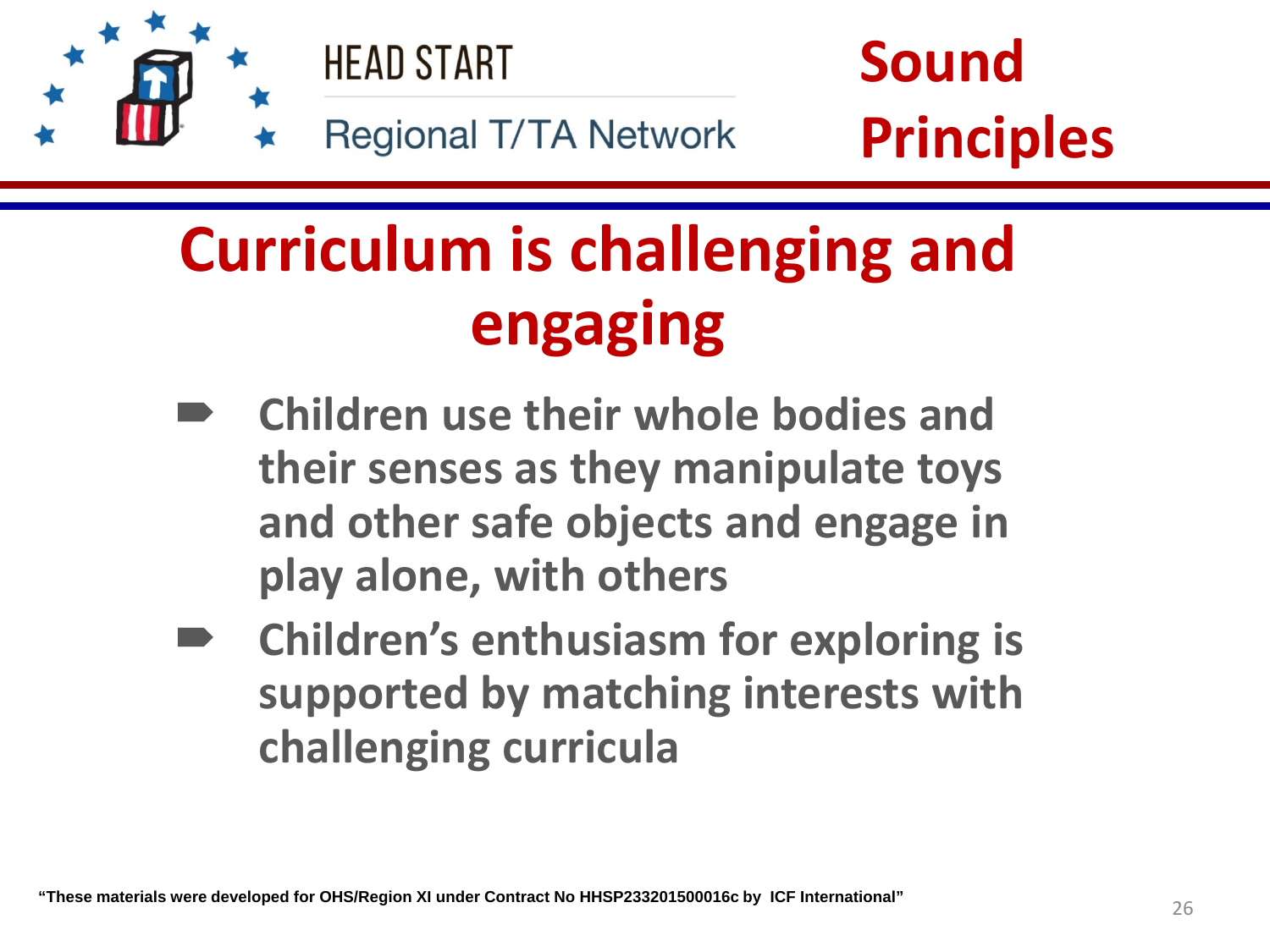

## **Curriculum is developmentally appropriate and culturally and linguistically responsive**

- **Addresses the wide variations in children's interests, temperaments, and patterns of growth & development**
- **culture…and discussion w/ families about**  • **Emphasize understanding of and respect for home differences between their expectations and those of the program**
- **Supports home culture and language while developing abilities to participate in shared culture.**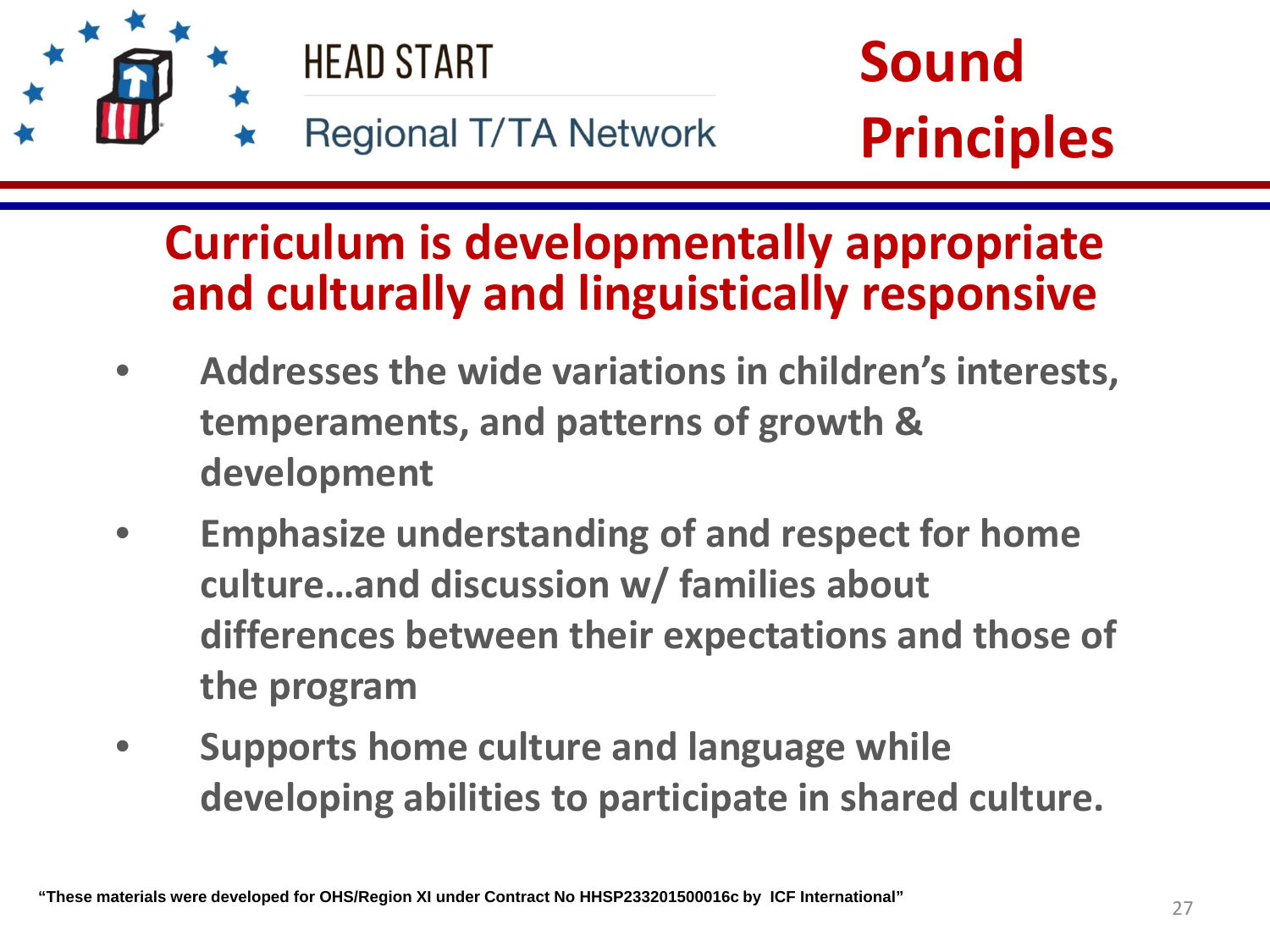

• **Teachers use their knowledge about each child to plan opportunities for learning across domains**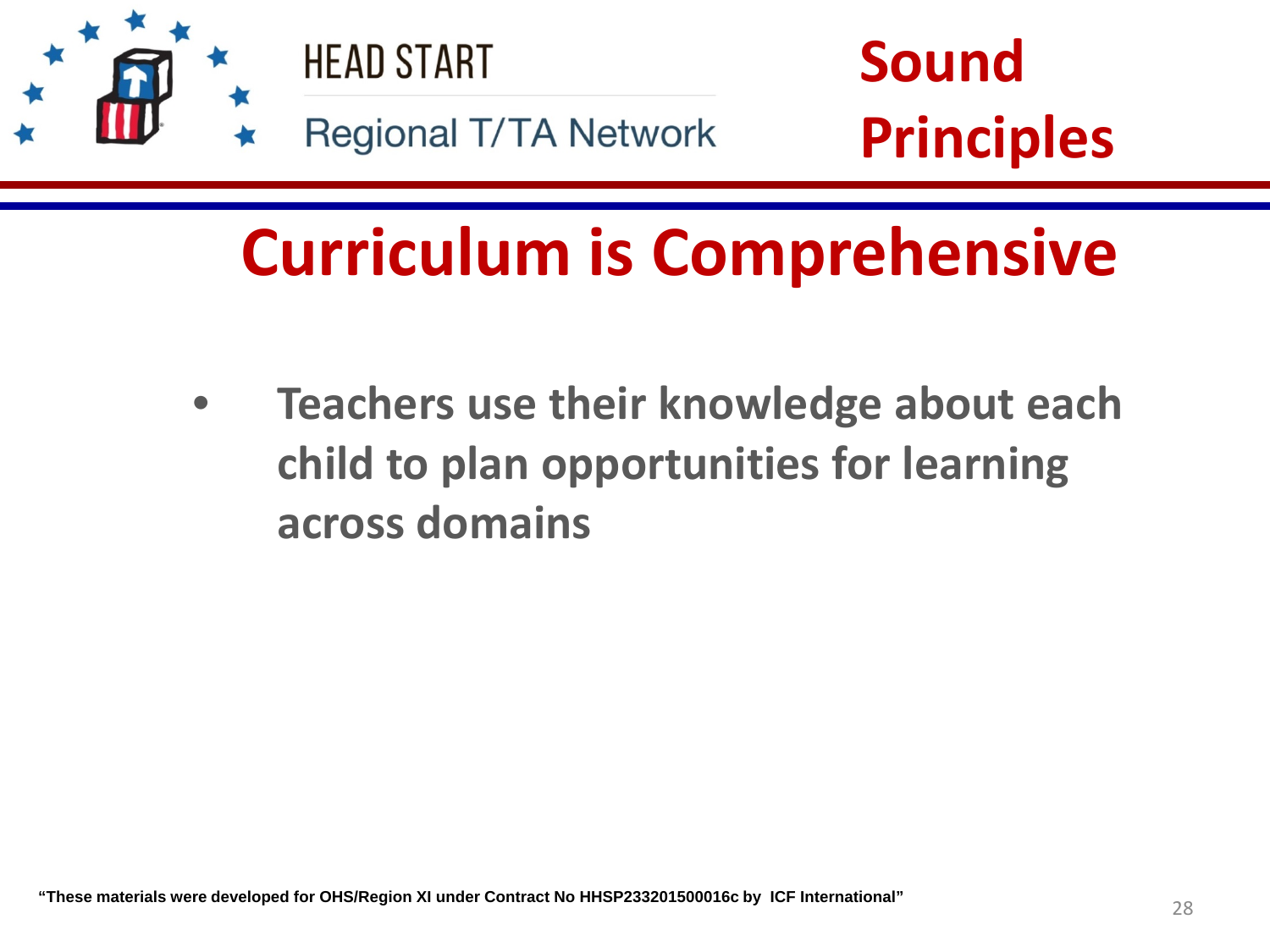

# **Curriculum promotes positive outcomes**

 **learning about themselves and others, Promotes experiences that lead to documented evidence that children are communicating their needs to responsive adults, gaining understandings of basic concepts, and developing motor and coordination skills**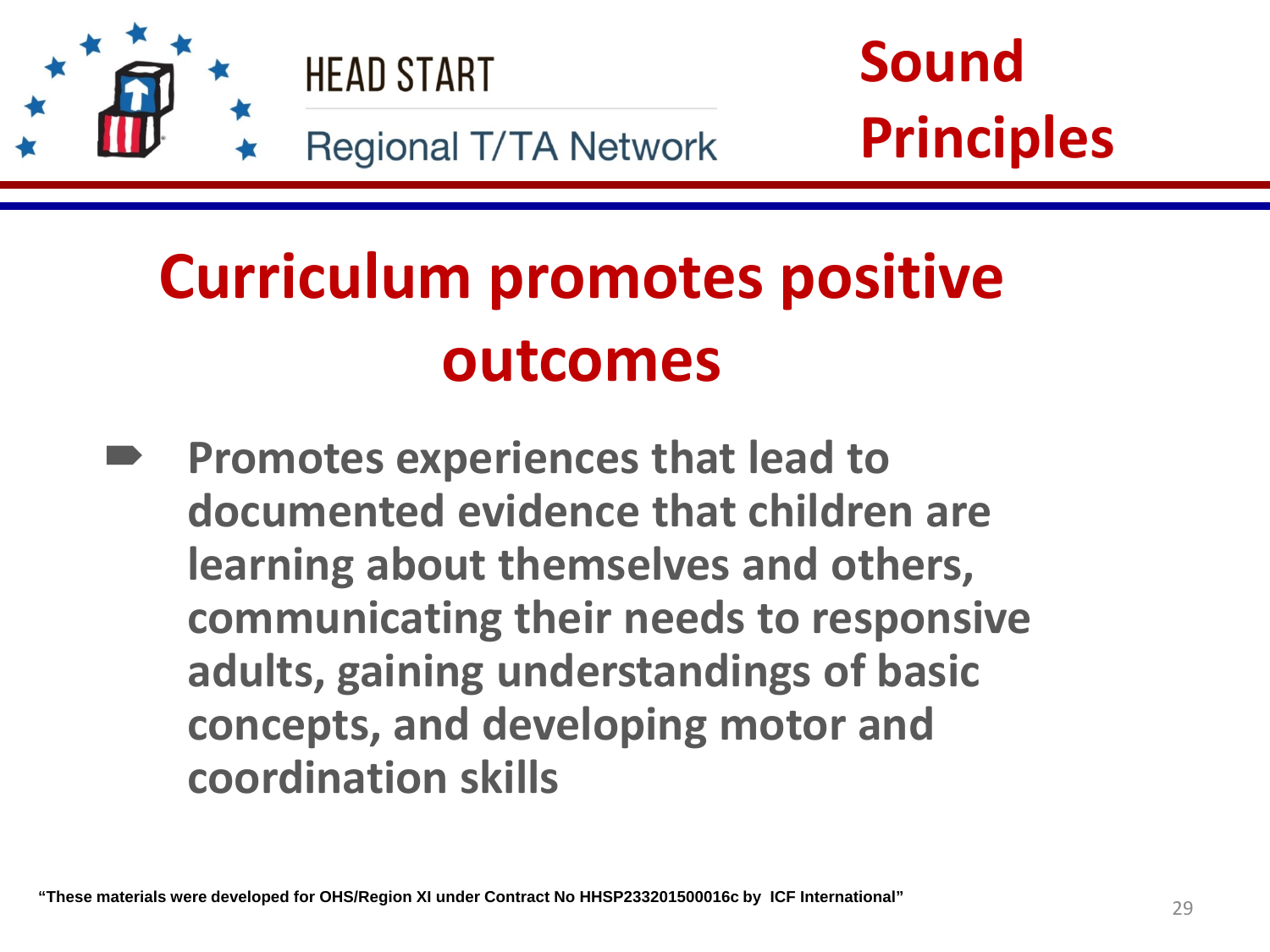

# **Where does it come from?**

• What will we study?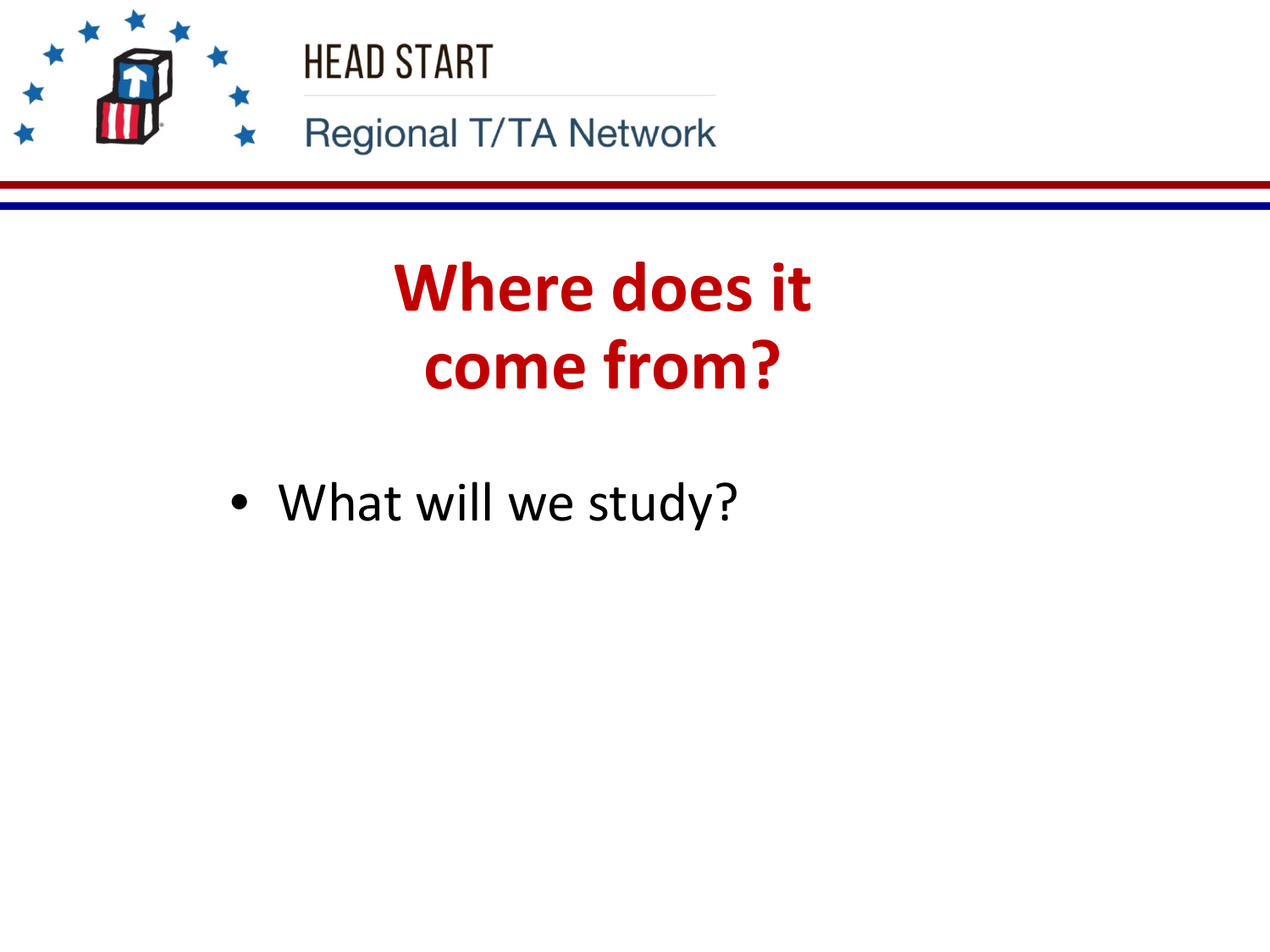

## **HEAD START**

**Regional T/TA Network** 

## **Activity:**

- **Experiences** 
	- **(WEB or KWL)**
	- **Plan Experiences across domains**
	- **How will you integrate experiences into the study topic?**
- **Roles**
- **Materials**
	- **Plan Environment**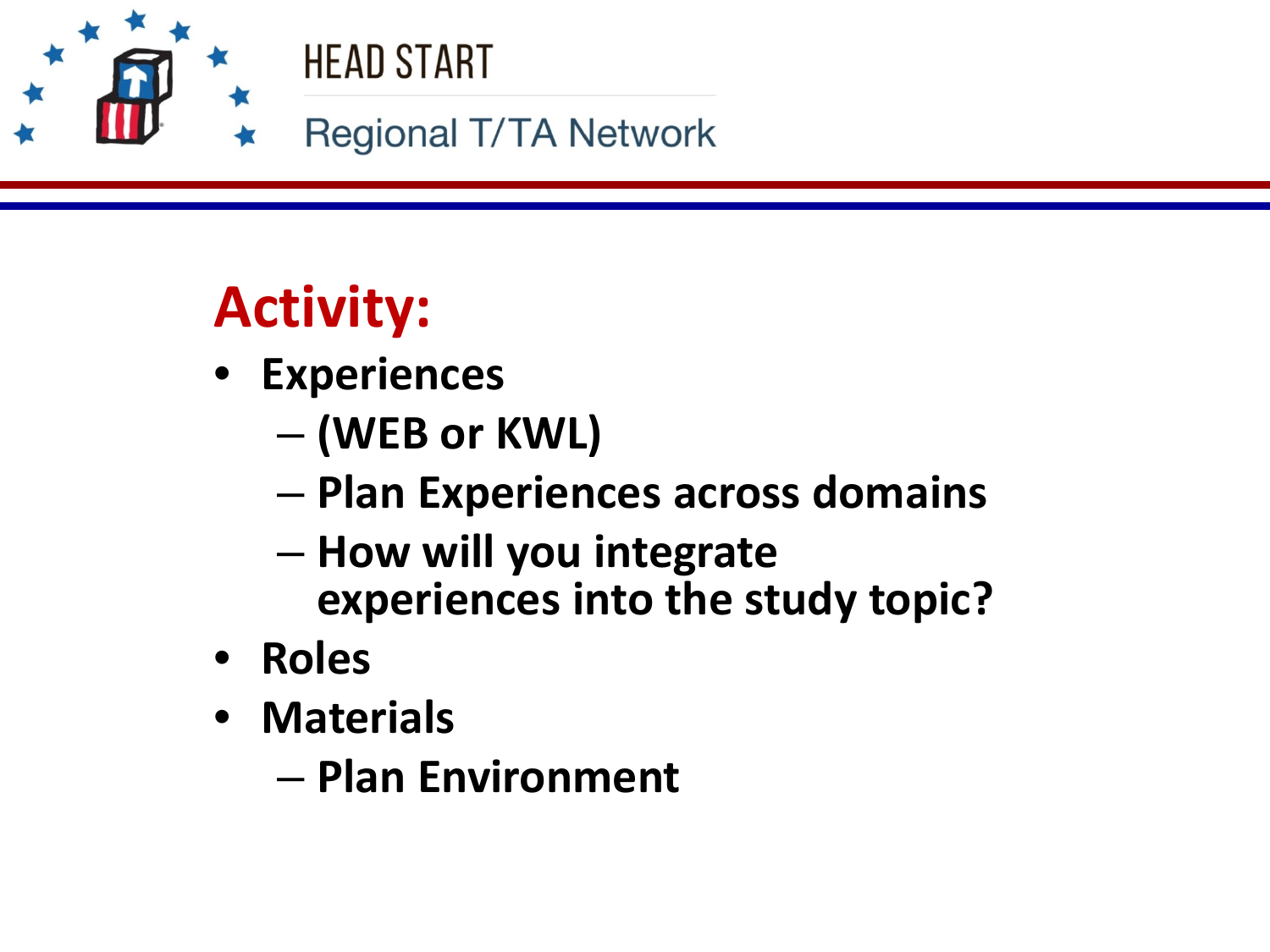

## **WHAT IS A CURRICULUM?**

- A written plan that is based on sound child development principles, is consistent with Program Performance Standards overall…
- **What HAPPENS in the Classroom**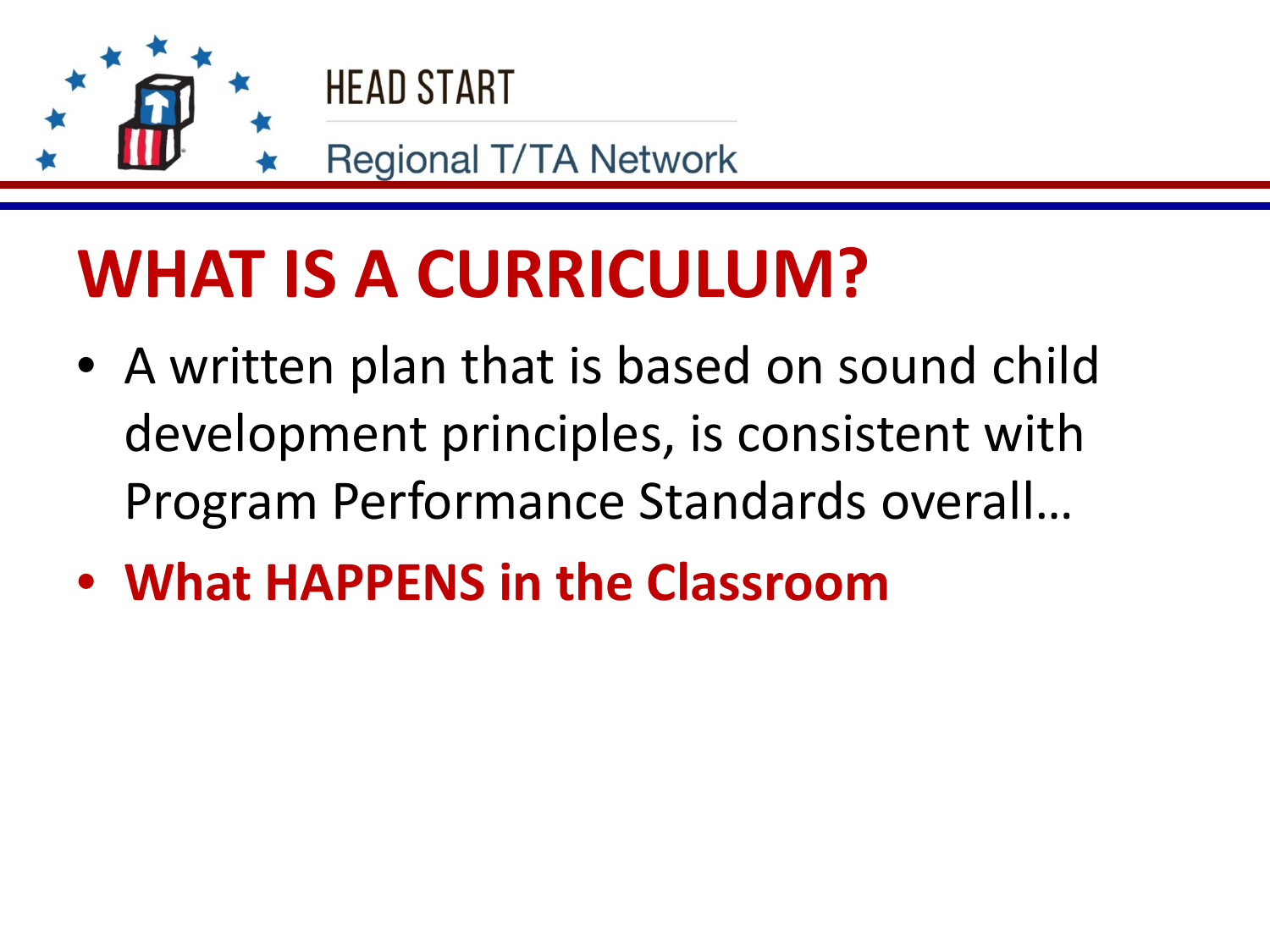

### **Regional T/TA Network**



"Let us put our minds together to see what life we can make for our children"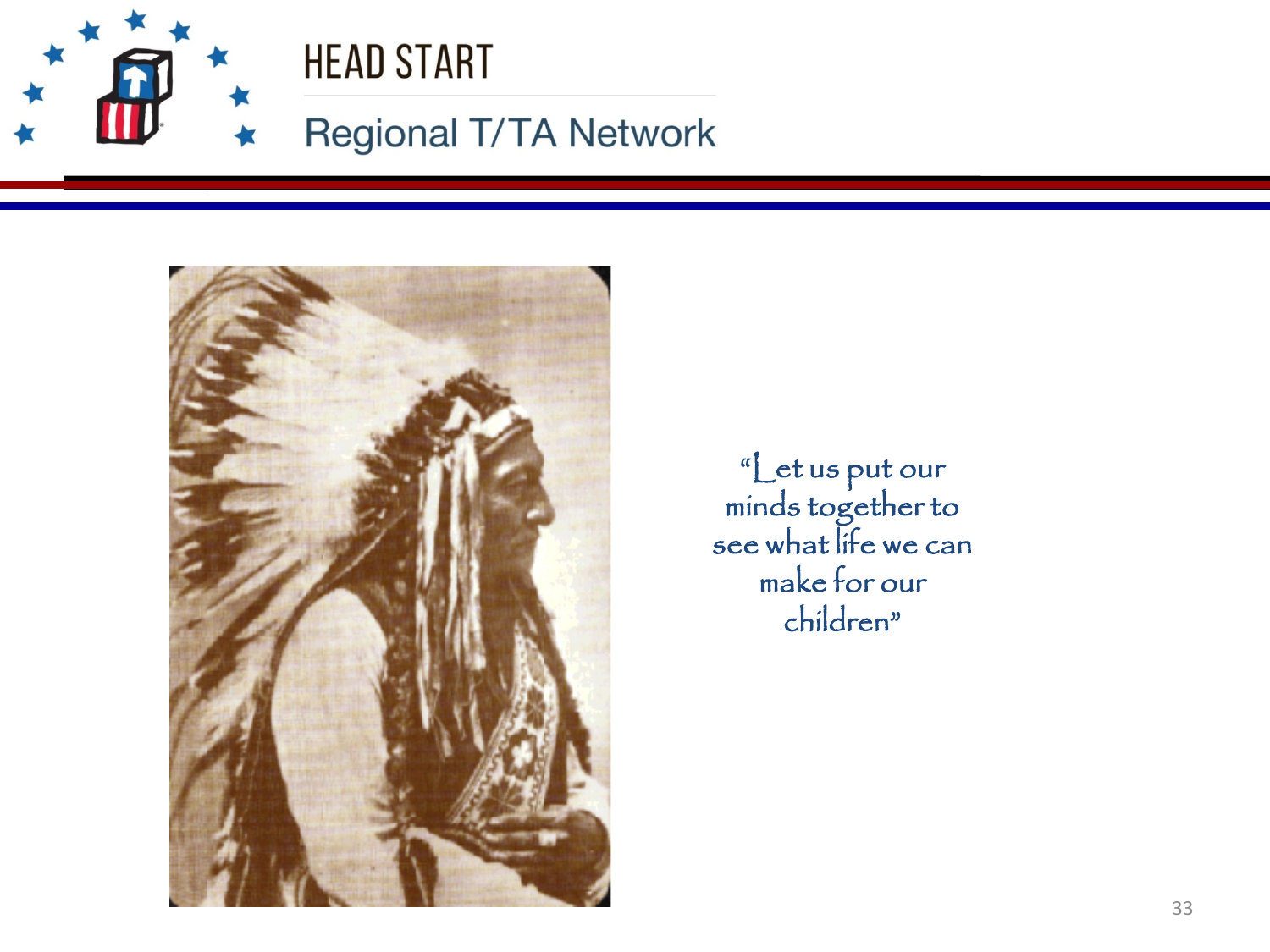

## **How will you allow to children to lead in your program?**